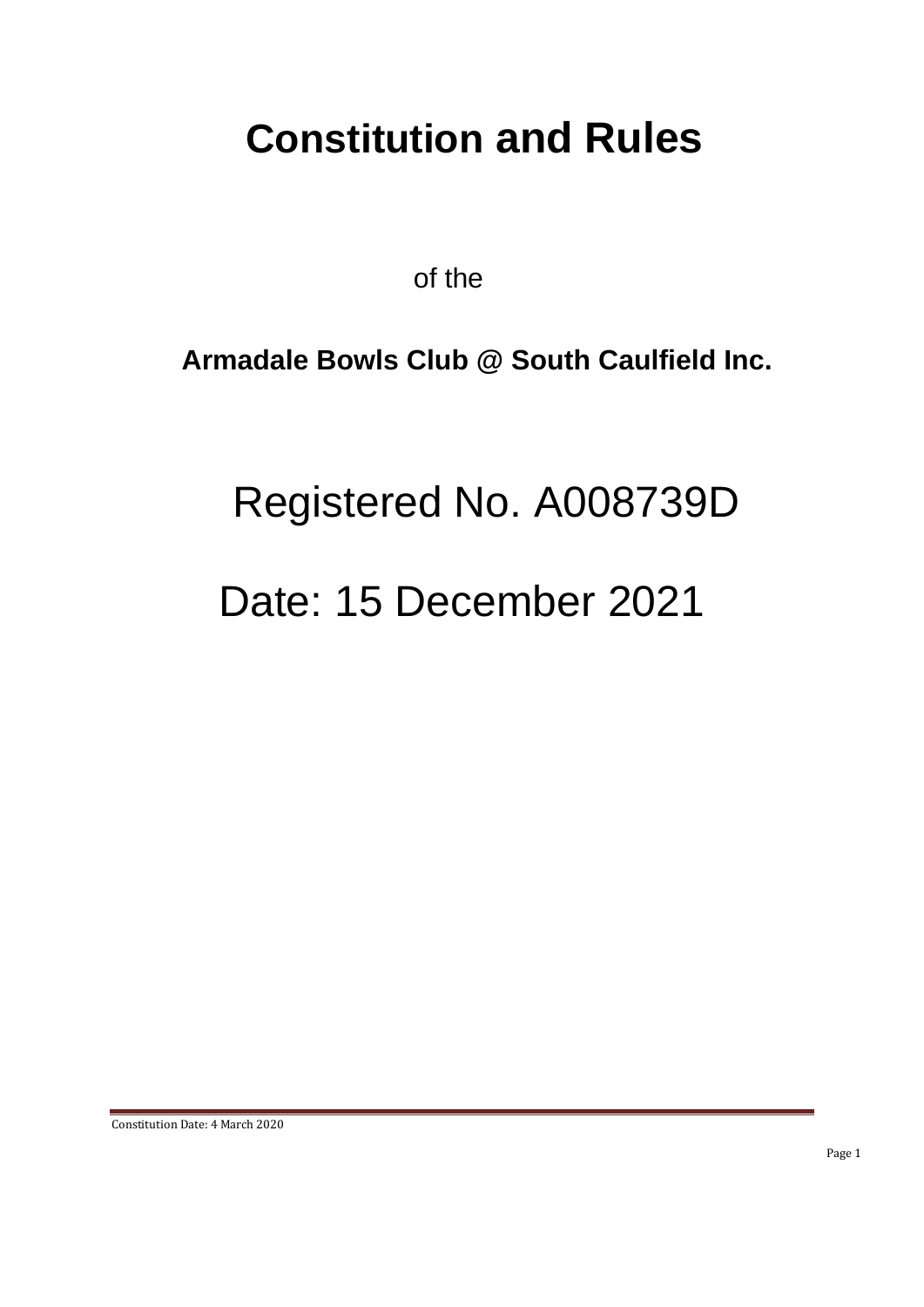# **TABLE OF CONTENTS**

| 1.             |                                               |                           |  |  |  |  |  |
|----------------|-----------------------------------------------|---------------------------|--|--|--|--|--|
| 2.             |                                               |                           |  |  |  |  |  |
| 3.             |                                               |                           |  |  |  |  |  |
| 4.             | 4.1<br>4.2<br>4.3                             |                           |  |  |  |  |  |
|                |                                               |                           |  |  |  |  |  |
| 5.             | 5.1<br>5.2<br>5.3<br>5.4<br>5.5<br>5.6<br>5.7 |                           |  |  |  |  |  |
| 6.             |                                               |                           |  |  |  |  |  |
| 7 <sub>1</sub> | <b>REGISTERS.</b><br>7.1<br>7.2               |                           |  |  |  |  |  |
| 8.             | 8.1<br>8.2<br>8.3<br>8.4                      |                           |  |  |  |  |  |
| 9.             | 9.1<br>9.2<br>9.3<br>9.4<br>9.5<br>9.6<br>9.7 |                           |  |  |  |  |  |
|                |                                               |                           |  |  |  |  |  |
| 10.            | 10.1<br>10.2<br>10.3                          |                           |  |  |  |  |  |
| 11.            | 11.1<br>11.2                                  |                           |  |  |  |  |  |
| 12.            | 12.1<br>12.2                                  | <b>NOTICE OF MEETINGS</b> |  |  |  |  |  |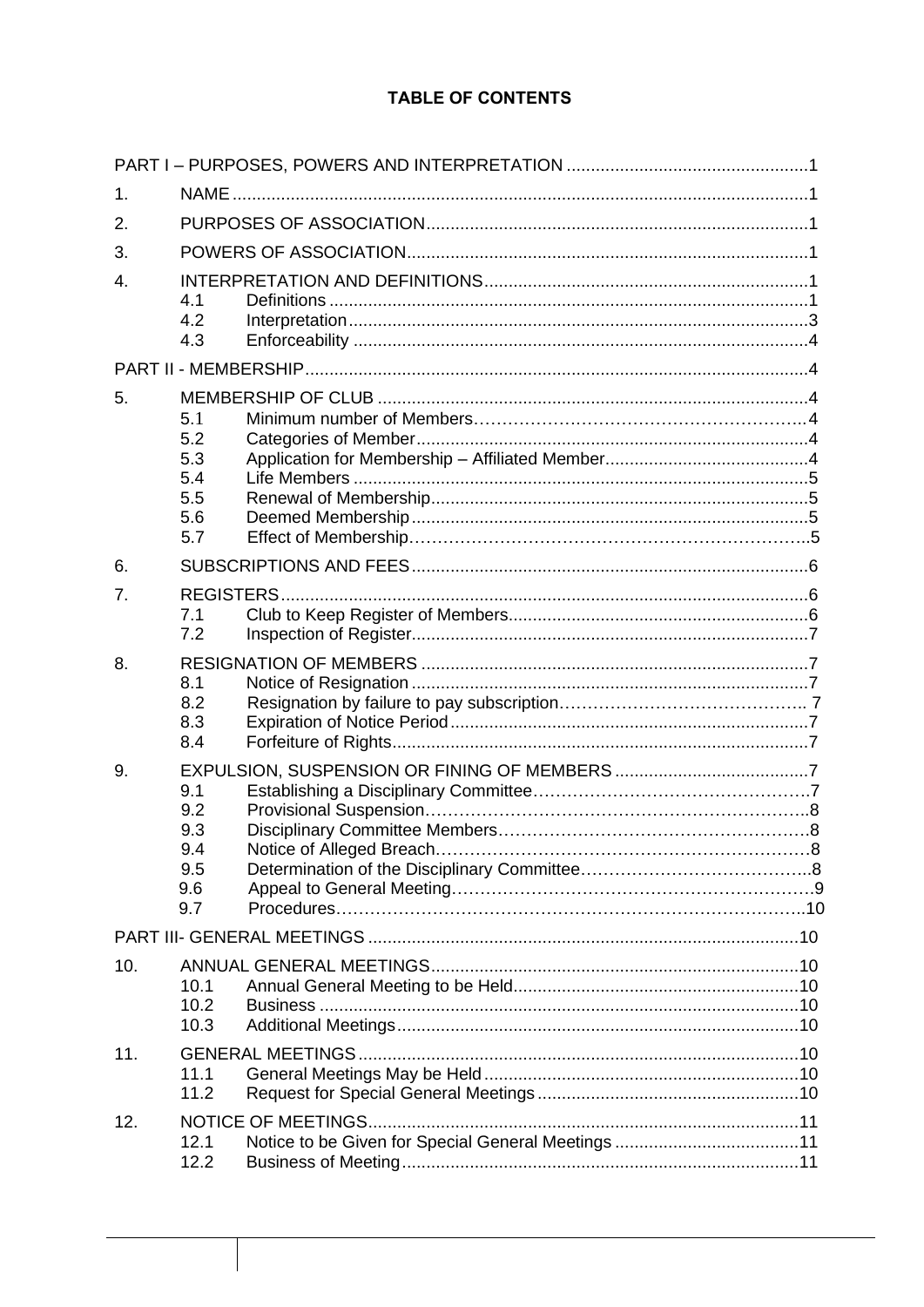| 13. | 13.1<br>13.2<br>13.3                                                                            |                                                                                                                                                |                                  |
|-----|-------------------------------------------------------------------------------------------------|------------------------------------------------------------------------------------------------------------------------------------------------|----------------------------------|
| 14. | 14.1<br>14.2<br>14.3<br>14.4<br>14.5<br>14.6                                                    |                                                                                                                                                |                                  |
|     |                                                                                                 |                                                                                                                                                |                                  |
| 15. | 15.1<br>15.2<br>15.3<br>15.4<br>15.5                                                            |                                                                                                                                                |                                  |
| 16. |                                                                                                 |                                                                                                                                                |                                  |
| 17. | 17.1<br>17.2                                                                                    |                                                                                                                                                |                                  |
| 18. | 18.1<br>18.2<br>18.3<br>18.4<br>18.5                                                            | Leave of Absence<br><b>Urgent Board Meetings</b>                                                                                               | 17<br>17                         |
| 19. | 19.1<br>19.2<br>19.3                                                                            | <b>Material Personal Interests</b><br><b>Financial Interest</b><br>Conflicts                                                                   | 17<br>18<br>18                   |
| 20. | 20.1<br>20.2<br>20.3<br>20.4<br>20.5<br>20.6<br>20.7<br>20.8<br>20.9<br>20.10<br>20.11<br>20.12 | <b>Sections</b><br><b>General Duties</b><br>Secretary<br><b>Financial Duties</b><br><b>Chief Executive</b><br><b>Minutes of Board Meetings</b> | 20<br>20<br>21<br>21<br>21<br>22 |
|     |                                                                                                 |                                                                                                                                                |                                  |
| 21. | 21.1<br>21.2<br>21.3                                                                            |                                                                                                                                                |                                  |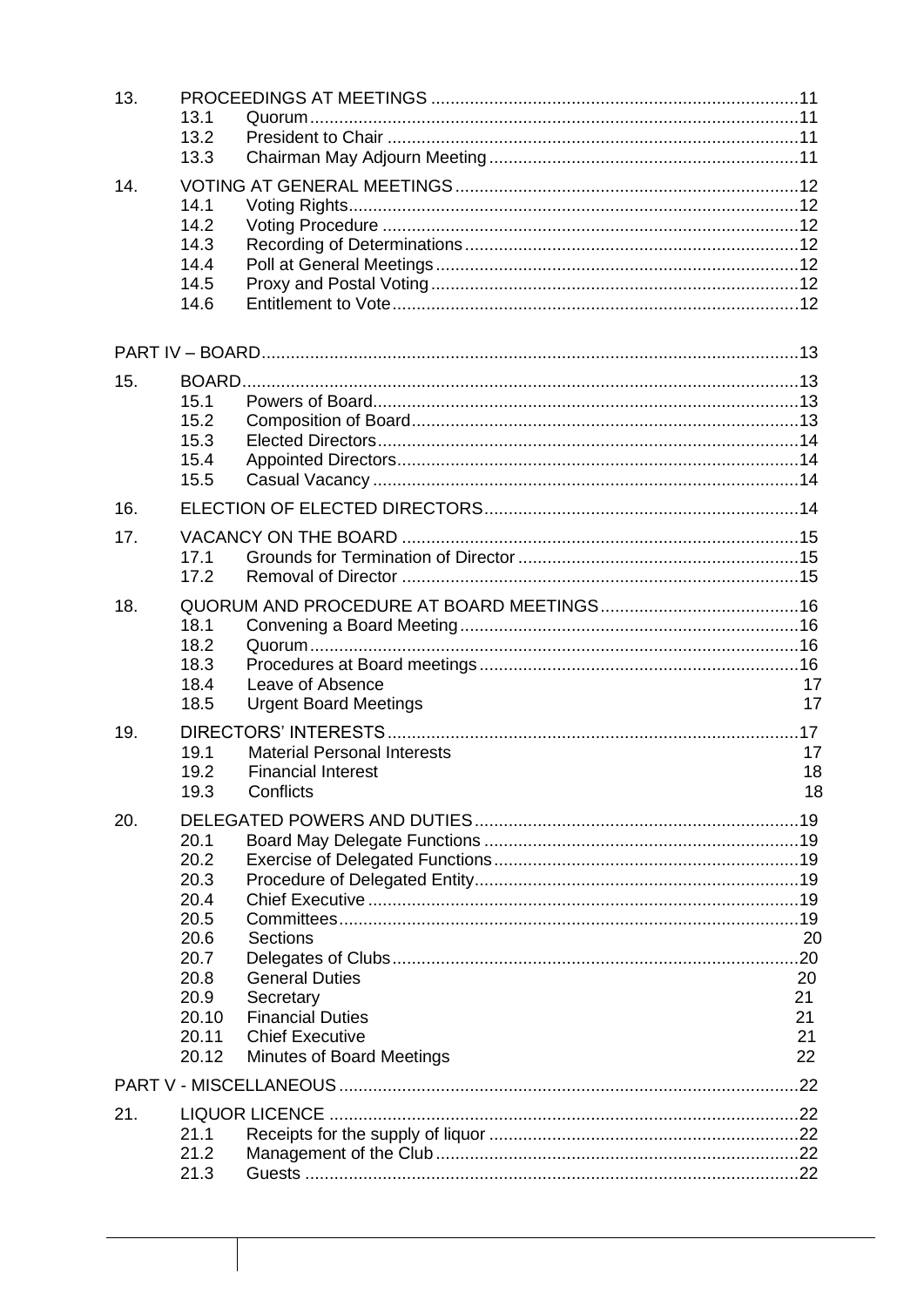|                | 21.4               |                    |    |
|----------------|--------------------|--------------------|----|
| 22.            |                    |                    |    |
| 23.            |                    |                    | 23 |
| 24.            |                    |                    |    |
| 25.            |                    |                    |    |
| 26.            |                    |                    |    |
| 27.            |                    |                    |    |
| 28.            |                    |                    |    |
| 29.            |                    |                    |    |
| 30.            |                    |                    |    |
| 31.            |                    |                    |    |
| 32<br>33<br>34 | <b>REGULATIONS</b> | SERVICE OF NOTICES | 26 |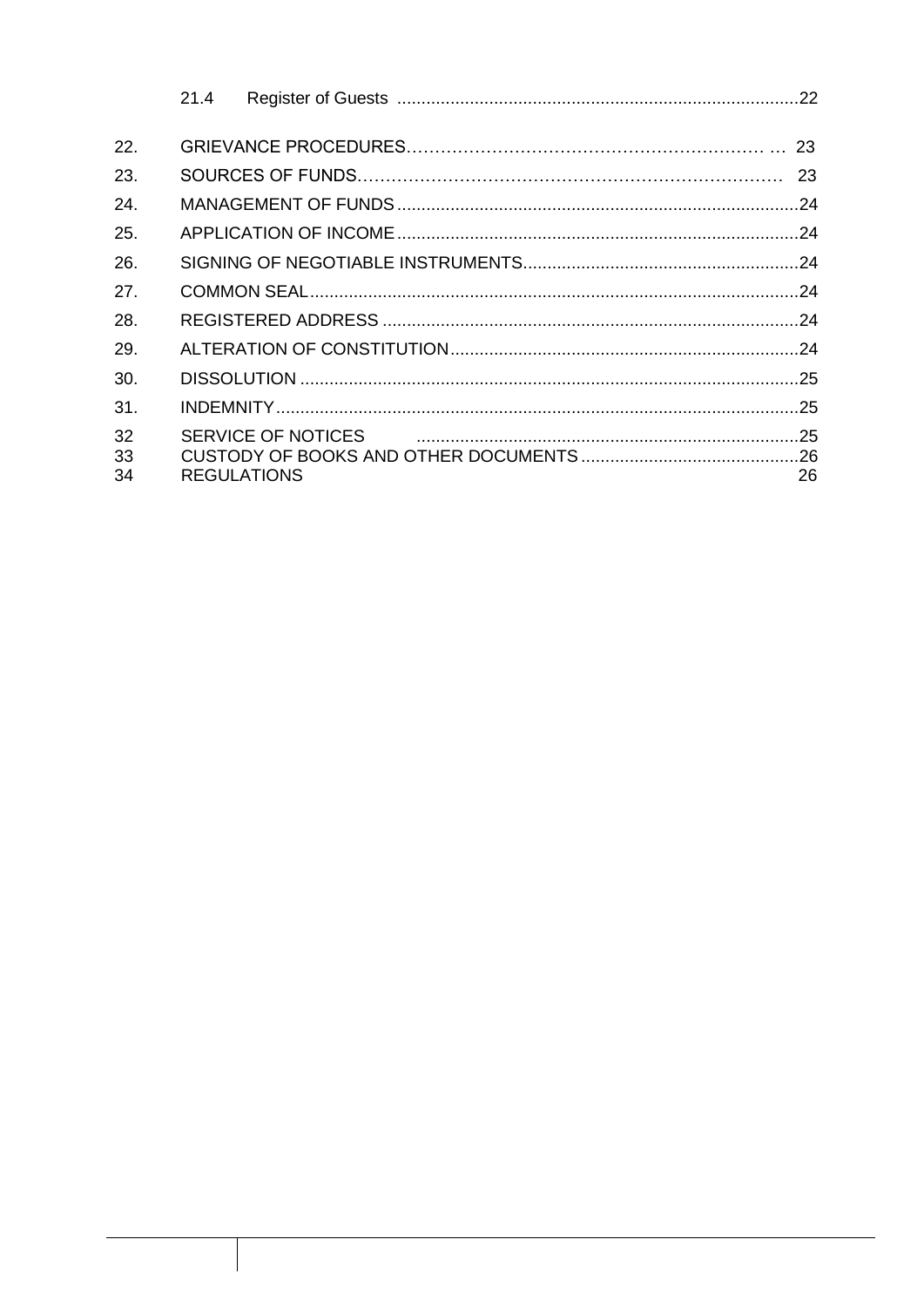# **Constitution of Armadale Bowls Club @ South Caulfield Inc. Reg. No. A008739D**

# <span id="page-4-0"></span>**PART I – PURPOSES, POWERS AND INTERPRETATION**

# <span id="page-4-1"></span>**1. NAME**

The name of the incorporated association is

# **Armadale Bowls Club @ South Caulfield Inc.**

#### <span id="page-4-2"></span>**2. PURPOSES OF ASSOCIATION**

The Club is established solely for these purposes. The purposes of the Club are to:

- (a) conduct, encourage, promote, advance and administer Bowls throughout its local area;
- (b) act, at all times, on behalf of and in the interest of the Members and Bowls;
- (c) affiliate and otherwise liaise with Bowls Victoria (including, but not limited to, its Regions and Divisions), Bowls Australia and/or World Bowls and adopt their rule and policy frameworks to further these purposes;
- (d) abide by, promulgate, enforce and secure uniformity in the application of the laws and rules of Bowls as may be determined from time to time by Bowls Victoria, Bowls Australia and/or World Bowls and as may be necessary for the management and control of Bowls and related activities in Victoria;
- (e) advance the operations and activities of the Club throughout the local area;
- (f) maintain and conduct a sporting and social Club and to build, maintain or otherwise provide facilities for the use and recreation of the Members;
- (g) raise, borrow and invest any monies, and to buy, sell or otherwise deal with any real or personal property, required for the purposes of the Club upon such terms and conditions and/or on such securities as may be determined;
- (h) apply for, hold and renew any liquor or gaming licences;
- (i) have regard to the public interest in its operations; and
- (j) undertake and or do all such things or activities which are necessary, incidental or conducive to the advancement of these purposes.

# <span id="page-4-3"></span>**3. POWERS OF ASSOCIATION**

Solely for furthering the purposes set out above, the Club has all the rights, powers and privileges conferred on it under the Act, in particular Part 4.

#### <span id="page-4-4"></span>**4. INTERPRETATION AND DEFINITIONS**

#### <span id="page-4-5"></span>**4.1 Definitions**

In this Constitution, unless the contrary intention appears: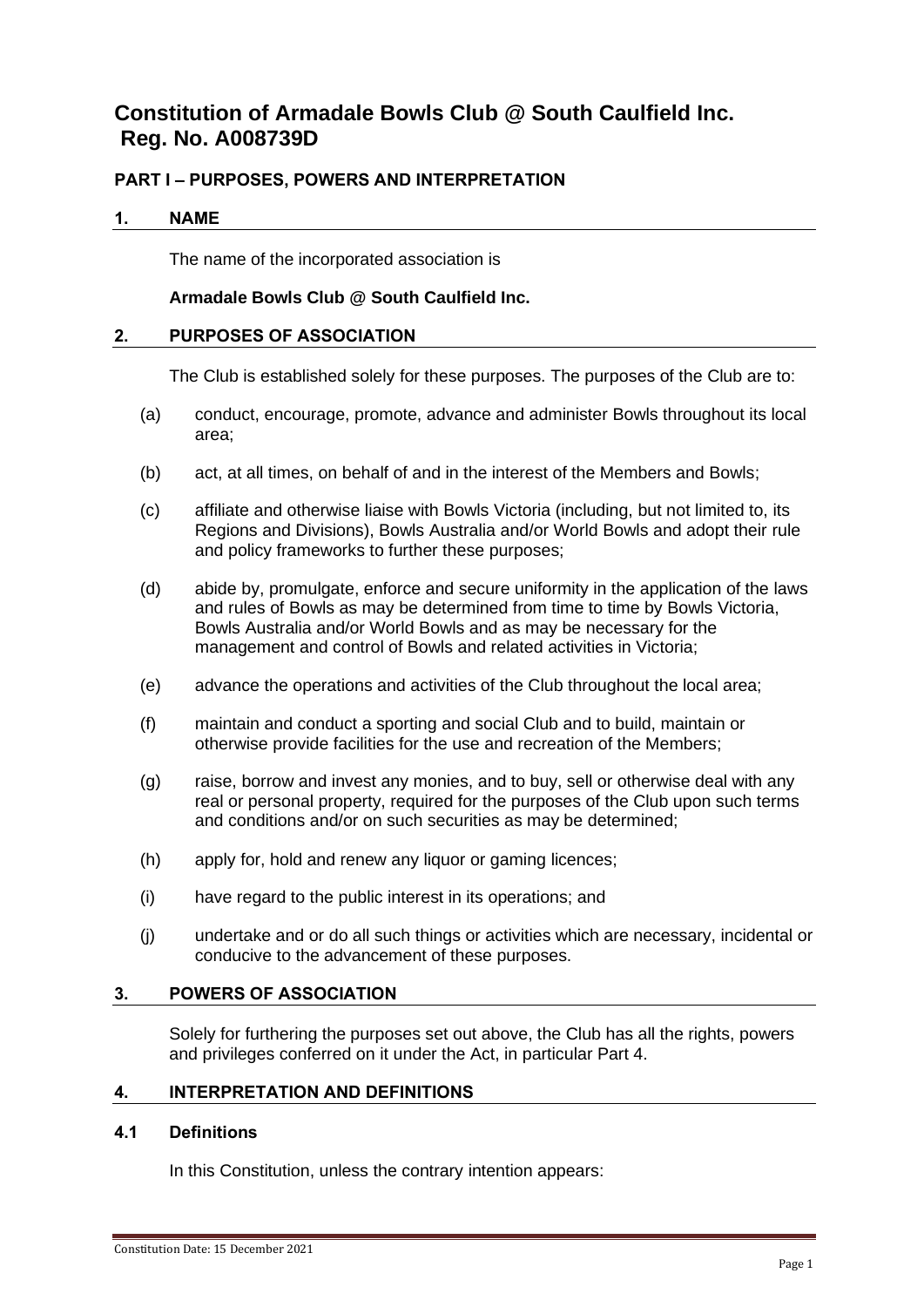**Act** means the *Associations Incorporation Reform Act 2012 (Vic.)* and includes any Regulations made under that Act.

**Affiliated Member** means a natural person recognized by the Club as a Member under rule [5.3\(e\)](#page-8-3) from time to time. For the avoidance of doubt, such members must meet and maintain any criteria set by Bowls Victoria from time to time for "Affiliated Members" (or equivalent) under its constitution.

**Annual General Meeting** means a meeting of Members convened in accordance with rule [10.](#page-13-0)

**Annual Subscriptions** means the annual fees payable by each category of Member as determined by the Board under rule [6.](#page-9-0)

**Appointed Director** means a Director appointed under rule [15.4.](#page-17-1)

**Board** means the body consisting of the Directors under rule [15.2.](#page-16-3)

**Bowls** means the sport and game of bowls as determined by World Bowls with such variations as may be recognised by Bowls Australia or Bowls Victoria from time to time.

**Bowls Australia** means Bowls Australia Incorporated, the governing body for Bowls in Australia, or its successors.

**Bowls Victoria** means Bowls Victoria Incorporated, the governing body for Bowls in Victoria, or its successors.

**Chief Executive** means the chief executive officer of the Club (if any) appointed by the Board in accordance with rule [20.4.](#page-22-4) If a Chief Executive has not been appointed by the Board, all references to the "Chief Executive" in this Constitution shall be taken to refer to the Board.

**Club** means **Armadale Bowls Club Inc**.

**Committee** means any committee of the Board created under rule [20.5](#page-22-5) from time to time.

**Constitution** means this constitution of the Club as amended from time to time.

**Delegate** means a person appointed by the Board to represent the Club at Bowls Victoria or other meetings.

**Director** means a member of the Board and includes an Elected Director and an Appointed Director.

**Division** means a cluster of Bowls clubs designated by Bowls Victoria from time to time, brought together for the purpose of organizing competition within its boundaries and to carry out any other functions defined by Bowls Victoria from time to time.

**Elected Director** means a Director elected under rule [16.](#page-17-3)

**Financial Year** means the year ending on 31 March.

**General Meeting** means an Annual General Meeting together with any meeting of Members convened in accordance with rule [11.](#page-13-4)

**Life Member** means an individual elected as such under rule 5.4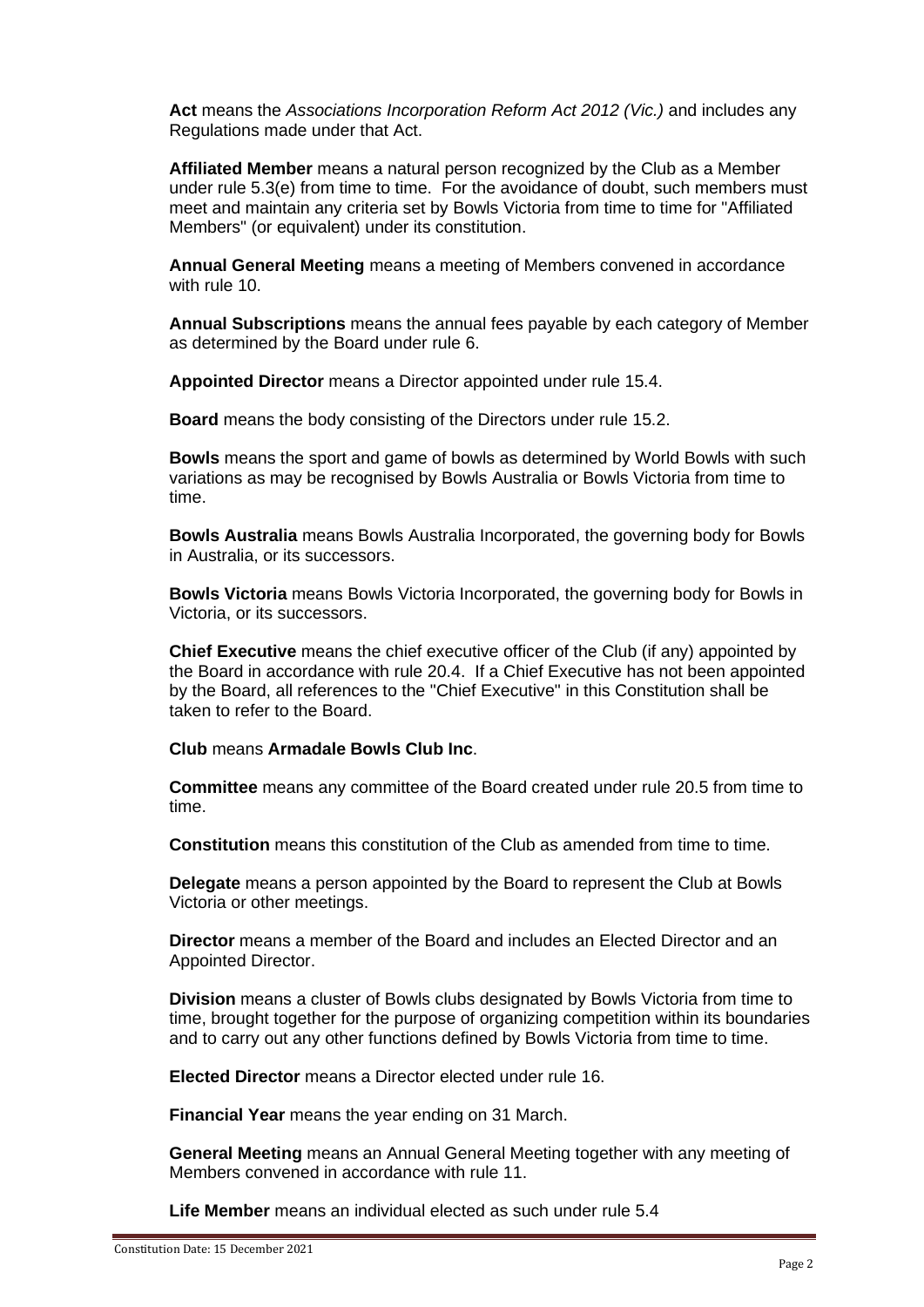**Member** means any person recognized as a member of the Club by the Board under rule [5](#page-7-2) from time to time.

**President** means President elected by the Members

**Region** means an area of Victoria having boundaries as approved by Bowls Victoria from time to time. A reference to "Region" also includes the committee or other body appointed to administer an approved area.

**Relevant Documents** means the records and other documents, however recorded compiled or stored, that relate to the Club and Management of the Club and includes membership records, financial statements, financial records, and records and documents relating to transactions, dealings, business or property of the Club.

**Register** means the register of Members kept in accordance with rule [7.1.](#page-9-2)

**Regulations** mean any regulations made by the Board under rule [34.](#page-29-1)

**Sections** means Saturday or Midweek Bowling Sections

**Special Resolution** has the same meaning as the Act.

**World Bowls** means World Bowls Limited, the international governing body for Bowls, or its successors.

# <span id="page-6-0"></span>**4.2 Interpretation**

In this Constitution:

- (a) a reference to a rule, regulation, schedule or annexure is to a rule, regulation, schedule or annexure of, or made under, this Constitution;
- (b) words importing the singular include the plural and vice versa;
- (c) words importing any gender include the other genders;
- (d) headings are for convenience only and shall not be used for interpretation;
- (e) words or expressions shall be interpreted in accordance with the provisions of the Act as they vary from time to time;
- (f) references to persons include natural persons, corporations and bodies politic, and any legal personal representatives, successors and permitted assigns of that person;
- (g) a reference to a statute, ordinance, code or other law includes regulations and other statutory instruments under it and consolidations, amendments, reenactments or replacements of any of them (whether of the same or any legislative authority having jurisdiction); and
- (h) expressions referring to "writing" shall unless the contrary intention appears, be construed as including references to printing, photography and other modes of representing or reproducing words in a visible form, including messages sent by electronic mail.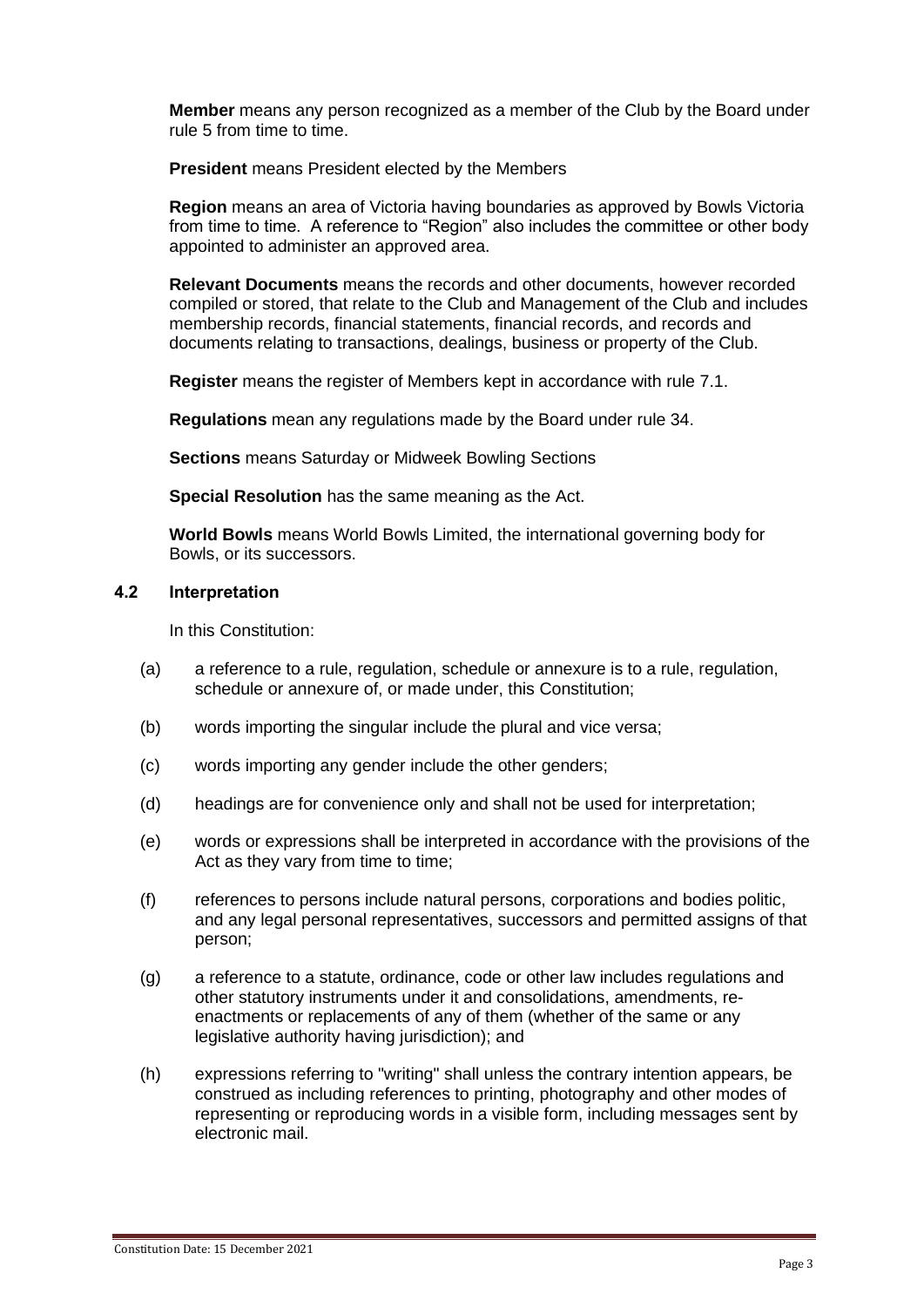# <span id="page-7-0"></span>**4.3 Enforceability**

If any provision of this Constitution or any phrase contained in it is invalid or unenforceable in any jurisdiction, the phrase or provision shall be read down for the purpose of that jurisdiction, if possible, so it is valid and enforceable. If it can not be so read down the provision shall be severed to the extent of the invalidity or unenforceability. The remaining provisions of this Constitution and its validity or enforceability shall not be affected by the severance in any other jurisdiction.

# <span id="page-7-1"></span>**PART II - MEMBERSHIP**

# <span id="page-7-2"></span>**5. MEMBERSHIP OF CLUB**

#### <span id="page-7-3"></span>**5.1 Minimum number of Members**

The Club must have at least five (5) Members

#### **5.2 Categories of Member**

The Members shall be, and shall be divided into, the following categories:

- a) Affiliated Members who shall have the right to be present, debate and vote at General Meetings.
- b) Life members who shall have the right to be present, debate and vote at General Meetings.
- c) Such other category or categories of members as determined by the Board as per the Regulations from time to time, and include
	- Social members
	- Junior members
	- Honorary members
	- Special members
	- Non Bowling members

# <span id="page-7-4"></span>**5.3 Application for Membership – Affiliated Member**

- (a) To be eligible for membership as an Affiliated Member, the applicant must be a natural person and meet any other criteria set by the Board from time to time. For the avoidance of doubt, such members also must meet and maintain any criteria set by Bowls Victoria from time to time for "Affiliated Members" (or equivalent) under its Constitution.
- (b) Subject to this Constitution or any procedures set by the Board from time to time, an application for membership as an Affiliated Member must be:
	- $(i)$  in writing in the form prescribed by the Board from time to time;
	- (ii) accompanied by the appropriate fee or fees, if any; and
	- (iii) lodged with the Board or its nominee.
- (c) The Board may, in its discretion, determine whether to approve or decline the application.
- (d) If the Board does not approve an application for membership, it shall, as soon as practicable, notify the applicant in writing that their application for membership is not approved. The Board is not required to give reasons for its decision.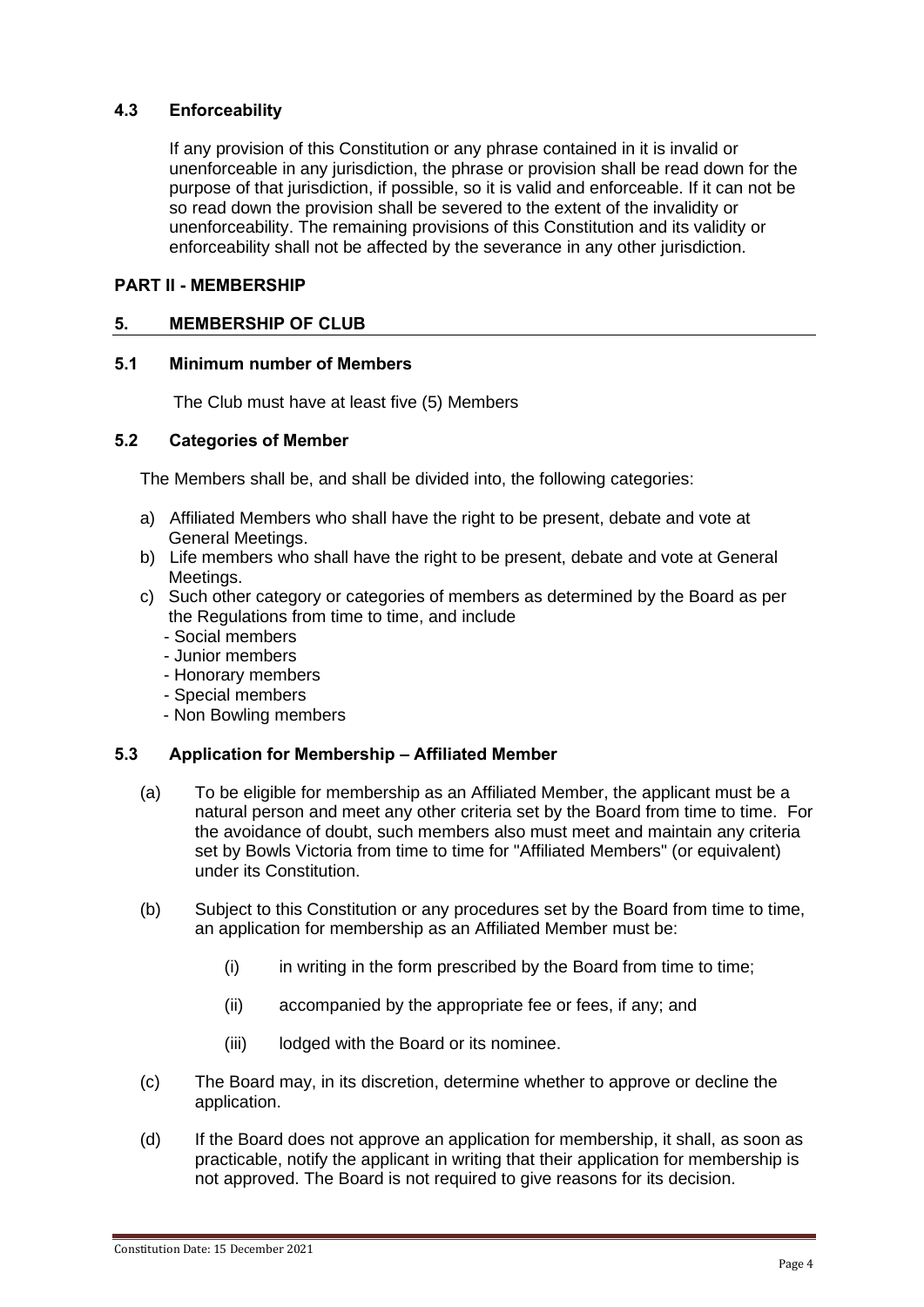<span id="page-8-3"></span>(e) If a person satisfies the criteria set by this rule [5.3](#page-7-4) and the Board accepts the application for membership, the person shall be deemed an Affiliated Member, subject always to this Constitution.

# <span id="page-8-0"></span>**5.4 Life Members**

- (a) Any person who has been a continuous member of the Club for a minimum of 10 years, and who has rendered special service or services to the Club may at any Annual, General, meeting on the unanimous recommendation of the Board and on receiving the votes of at least half of the Members eligible to vote present at such Meeting be elected a Life Member of the Club with full privileges without payment of any subscription
- (b) A Life Member shall not be relieved of any other financial obligation other than the Annual Subscription.

# **5.5 Renewal of membership**

- (a) Affiliated Members must renew their membership each Financial Year through the procedure set out in this Constitution or by the Board from time to time.
- (b) Members other than Affiliated Members must renew their membership as determined by the Board from time to time.

#### <span id="page-8-1"></span>**5.6 Deemed Membership**

All persons who are, prior to the approval of this Constitution under the Act, Members of the Club shall be deemed Members from the time of approval of this Constitution under the Act. Such membership shall continue subject to the terms of this **Constitution** 

# <span id="page-8-2"></span>**5.7 Effect of Membership**

- (a) Members acknowledge and agree that:
	- (i) this Constitution constitutes a contract between each of them and the Club and that they are bound by this Constitution and the Regulations;
	- (ii) they shall comply with and observe this Constitution and the Regulations;
	- (iii) by submitting to this Constitution and the Regulations they are subject to the jurisdiction of the Club;
	- (iv) this Constitution and Regulations are necessary and reasonable for promoting the purposes of the Club; and
	- (v) they are entitled to all benefits, advantages, privileges and services of their membership as determined by the Board.
- (b) Members may by virtue of membership of the Club and subject to this Constitution:
	- (i) express in writing or otherwise their views and opinions in any meeting in respect of which they are entitled to participate in accordance with this Constitution;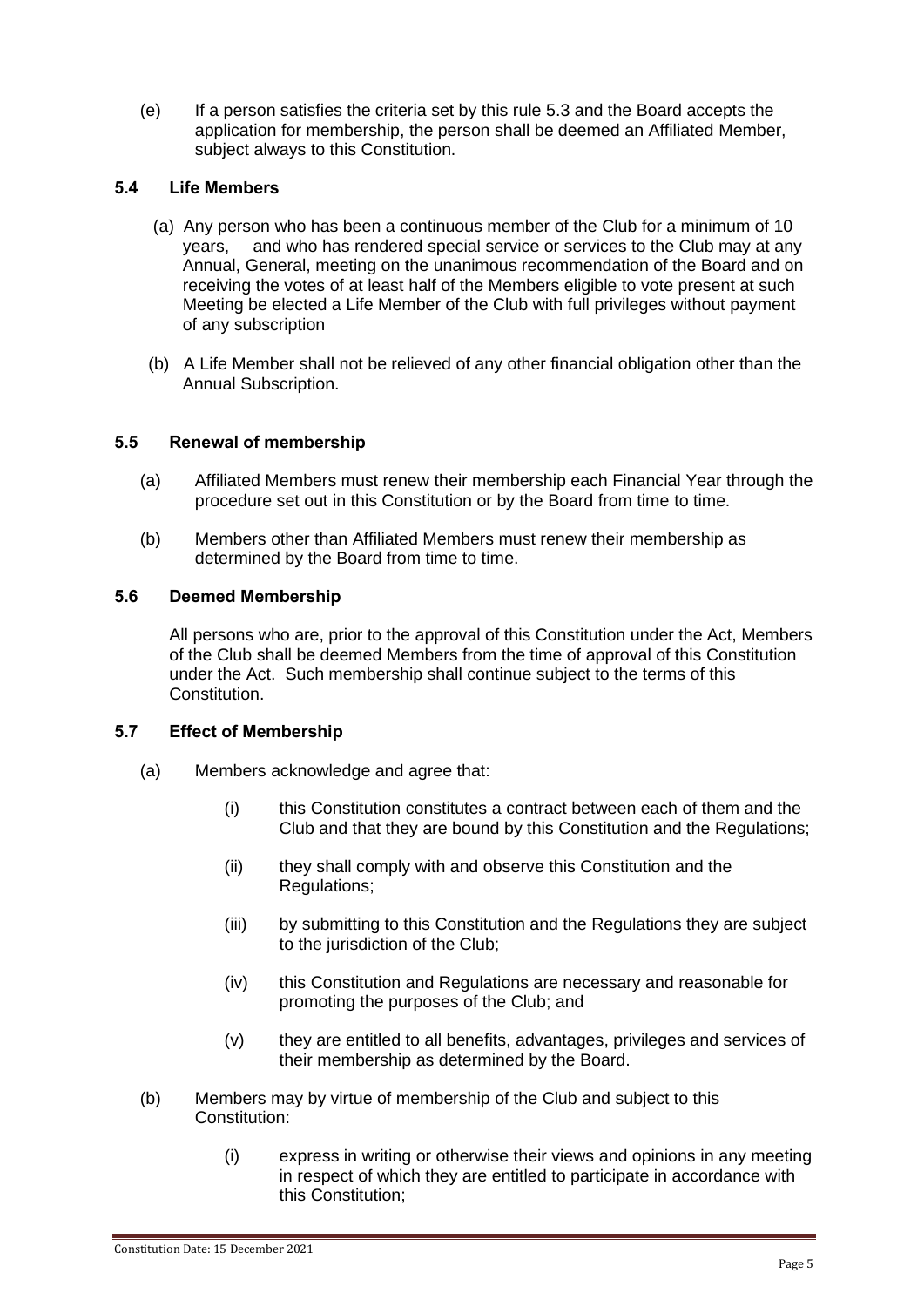- (ii) make proposals or submissions to the Board;
- (iii) engage and participate in any lawful activity approved, sponsored or recognised by the Club; and
- (iv) conduct any activity approved by the Club.
- (c) A right, privilege or obligation of a person by reason of their membership of the Club:
	- (i) is not capable of being transferred or transmitted to another person; and
	- (ii) terminates upon the cessation of membership whether by death, resignation or otherwise.

#### <span id="page-9-0"></span>**6. SUBSCRIPTIONS AND FEES**

- (a) The Annual Subscriptions and any other fees payable by Members or categories of Members to the Club, the benefits which apply, the time for, and manner of payment, shall be determined by the Board from time to time.
- (b) The Board is empowered to prevent any Member whose Annual Subscription or any other fees are in arrears from exercising the whole or any of the rights or privileges of membership of the Club, including but not limited to the right to vote at General Meetings.
- (c) If any Member fails to pay the Annual Subscription within three (3) months of the commencement of the Financial Year in any year their membership shall thenceforth cease but should an acceptable explanation be made to the Board it shall have the power to restore their name to the register upon payment of the amount due.
- (d) The date on which Annual subscriptions shall fall due shall be determined by the Board from time to time.

#### <span id="page-9-1"></span>**7. REGISTERS**

#### <span id="page-9-2"></span>**7.1 Club to Keep Register of Members**

The Club shall keep and maintain a Register of Members in which shall be entered

- (a) The full name and address of the Member
- (b) The category of membership of the Member
- (c) The date on which the Member became a Member
- (d) Any other information determined by the Board, and
- (e) For each former Member, the date of ceasing to be a Member

#### <span id="page-9-3"></span>**7.2 Inspection of Register**

Inspection of the Register will only be available as required by the Act. and in accordance with rule 33(c).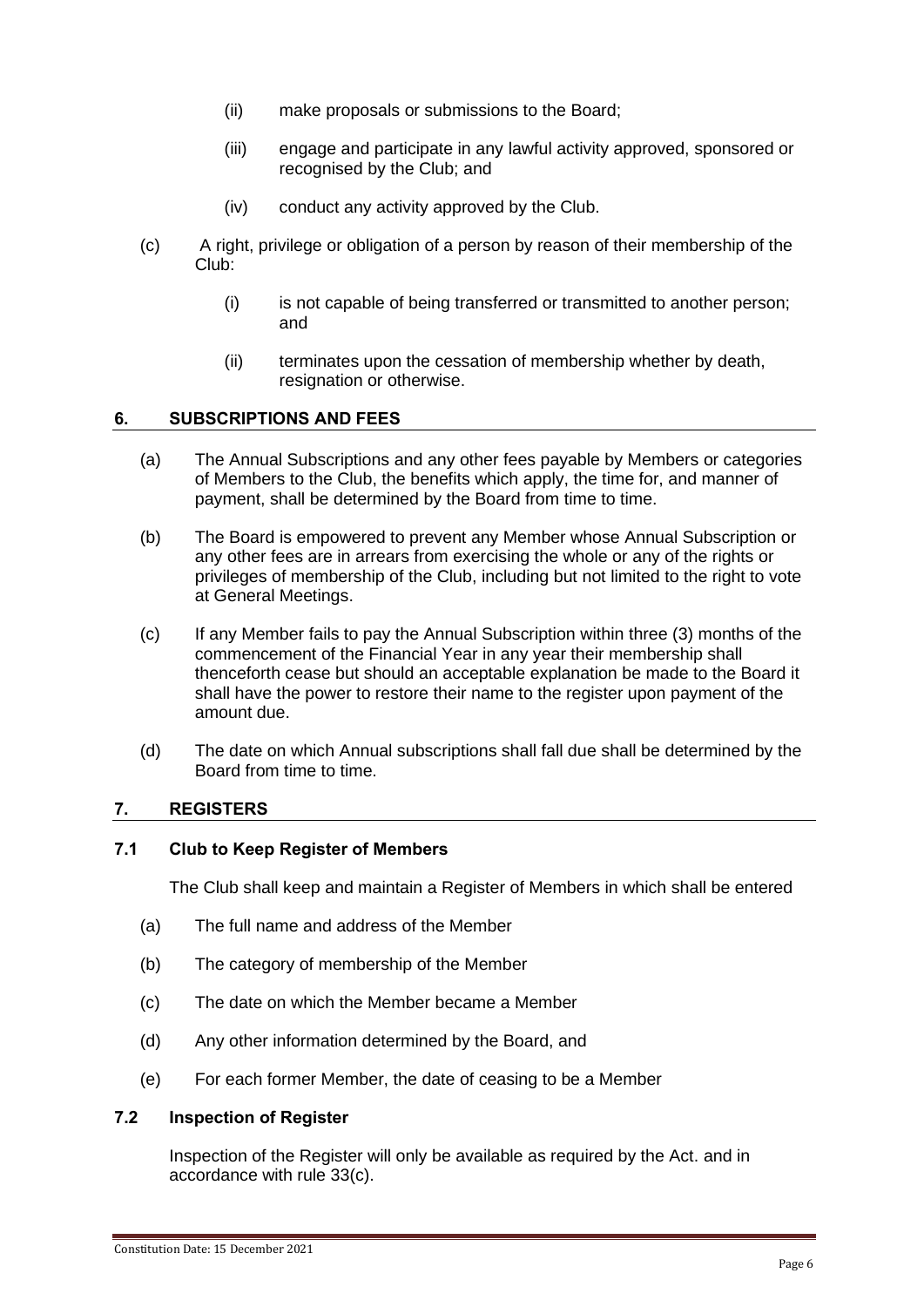# <span id="page-10-0"></span>**8. RESIGNATION OF MEMBERS**

# <span id="page-10-1"></span>**8.1 Notice of Resignation**

- (a) Any Member who has paid all monies due and payable to the Club may resign from the Club by giving seven (7) days notice in writing to the Club of such intention to resign. Upon the expiration of that period of notice, the Member shall cease to be a member.
- (b) A Member who has resigned is not entitled to a refund of any portion of the subscription, unless agreed to by the Board.

# **8.2 Resignation by failure to pay subscription**

- (a) A Member is taken to have resigned if;
	- (i) The Member's Annual Subscription is outstanding more than three (3) months after the due date determined by the Board in accordance with rule 6(a); or
	- (ii) If no annual subscription is payable;
		- (A) The secretary has made a written request to the Member to confirm that he or she wishes to remain a Member; and
		- (B) The Member has not, within three months after receiving that request, confirmed in writing that he or she wishes to remain a Member.
- (b) Should a sufficient explanation be made to the Board for the failure to pay the subscription or reason for not responding to the request, the Board shall have the power to restore the membership upon payment of the amount due (if any)

# <span id="page-10-2"></span>**8.3 Expiration of Notice Period**

Upon the expiration of a notice given under rule [8.1,](#page-10-1) an entry, recording the date on which the Member who gave notice ceased to be a Member, shall be recorded in the Register.

#### <span id="page-10-3"></span>**8.4 Forfeiture of Rights**

A Member who ceases to be a Member, for whatever reason, shall forfeit all right in and claim upon the Club and its property.

# <span id="page-10-4"></span>**9. EXPULSION, SUSPENSION OR FINING OF MEMBERS**

#### **9.1 Establishing a Disciplinary Committee**

- (a) Where the Board consider that a Member has;
	- (i) Breached, failed, refused or neglected to comply with a provision of this Constitution or the Regulations;
	- (ii) Acted in a manner unbecoming of a Member or prejudicial to the purposes and interests of the Club, or another Member; or
	- (iii) Brought themselves, the Club, Bowls or another Member into disrepute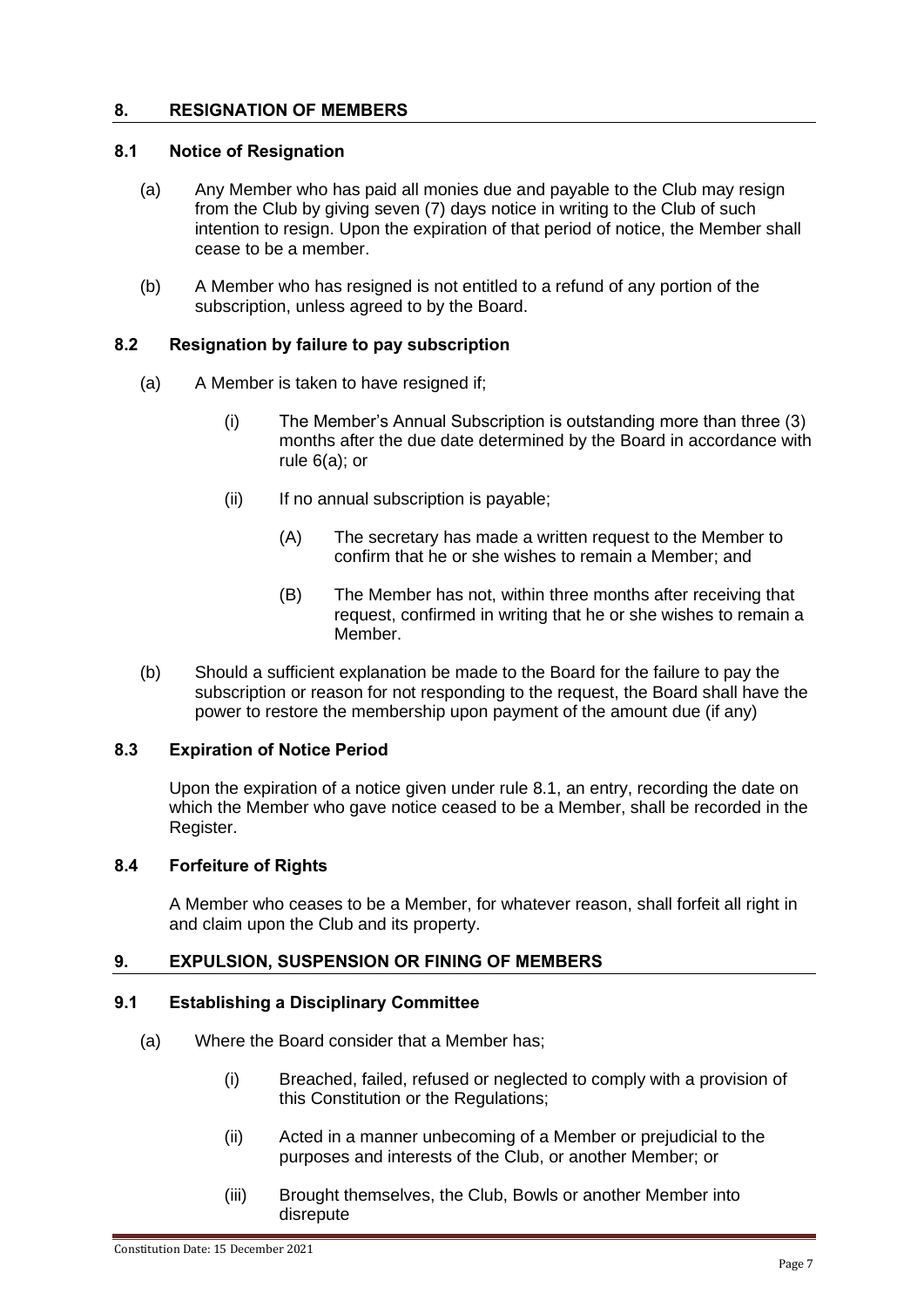the Board may by resolution and in accordance with rule 20.5 establish a disciplinary committee to convene and hear a matter against any Member and to determine what action, if any, to take against that Member (Disciplinary Hearing), and that Member will be subject to, and submits unreservedly to the jurisdiction, disciplinary procedures and penalties and the appeal mechanisms (if any) in this Constitution.

(b) The grounds listed at rule 9.1(a) do not constitute a grievance and rule 22 does not apply.

# **9.2 Provisional Suspension**

- (a) Upon establishing a disciplinary committee under rule 9.1(a) the Board may by resolution provisionally suspend a Member subject to the Disciplinary Hearing until such time as the disciplinary committee makes a finding.
- (b) The disciplinary committee may lift a provisional suspension prior to making a finding at the Disciplinary Hearing.

#### **9.3 Disciplinary Committee Members**

The Members of the disciplinary committee;

- (a) May be Members or anyone else; but
- (b) Must not be biased against, or in favour of, the Member concerned.

#### **9.4 Notice of Alleged Breach**

Where a disciplinary committee is established the Club shall serve on the Member not earlier than 28 days and not later than 14 days before the Disciplinary Hearing is to be held, a notice in writing;

- (a) Setting out the alleged breach of the Member and the grounds on which it is based;
- (b) Stating that the Member may address the Disciplinary Committee at the Disciplinary Hearing. The Member is not entitled to be legally represented at the Disciplinary Hearing;
- (c) Stating the time and place of that Disciplinary Hearing
- (d) Informing the Member that he or she may do one of the following;
	- (i) Attend the Disciplinary Hearing;
	- (ii) Give the Disciplinary Committee prior to or at that Disciplinary Hearing a written statement regarding the alleged breach

#### **9.5 Determination of the Disciplinary Committee**

- (a) At the disciplinary Hearing the Disciplinary Committee shall;
	- (i) Give the Member every opportunity to be heard;
	- (ii) Give due consideration to any written statement submitted by the Member; and
	- (iii) Determine whether the alleged breach occurred.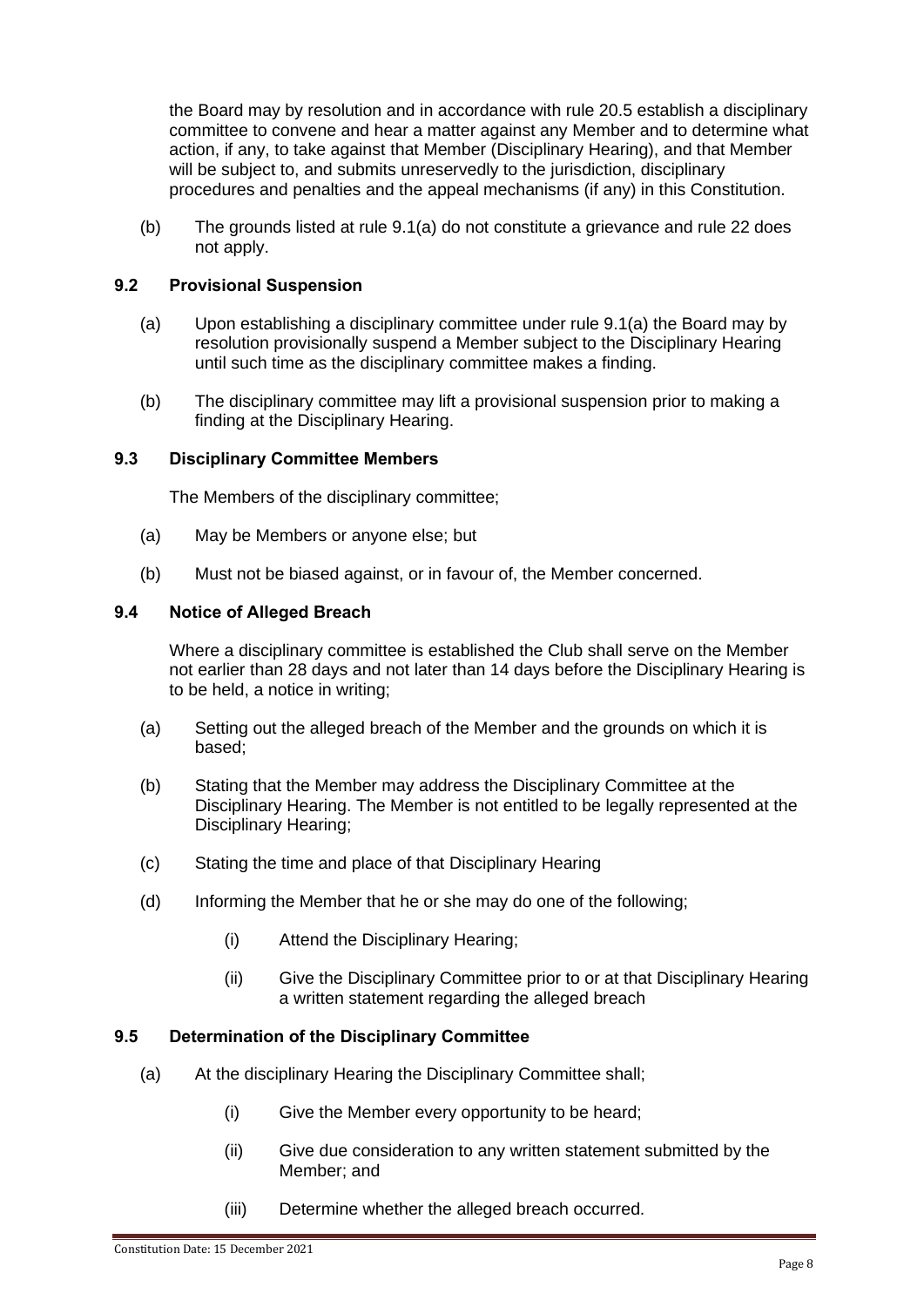- (b) If the Disciplinary Committee determines there was a breach of rule 9.1(a) it will determine what penalty (if any)shall be given to the Member, and give notice of this to the Board.
- (c) The penalties able to be given to the Member by the Disciplinary Committee include;
	- (i) Expel a Member from the club; or
	- (ii) Suspend a Member from membership of the Club or accessing certain privileges of membership for a specified period; or
	- (iii) Fine a Member; or
	- (iv) Impose such other penalty, action or educative process as the Disciplinary Committee sees fit.

# **9.6 Appeal to General Meeting**

- (a) Where the Disciplinary Committee makes a determination under rule 9.5, the Member may appeal any part of that determination by providing the Chief Executive with notice setting out that they wish to appeal the determination to the Club in a General Meeting. Such notice of appeal must be provided within 48 hours of the Member receiving the determination of the Disciplinary Committee.
- (b) Where the Chief Executive receives a notice under rule 9.6(a), the Board shall convene a General Meeting to be held within 21 days (or longer period if the Board requires) of the date on which the Chief Executive received the notice.
- <span id="page-12-0"></span>(c) At a General Meeting of the Club convened under rule 9.6(b):
	- (i) No other business other than the question of the appeal shall be transacted;
	- (ii) the Disciplinary Committee may place before the meeting details of the grounds for its determination and the reasons for the passing of the determination;
	- (iii) The Member shall be given the opportunity to be heard; and
	- (iv) The Members present shall vote by secret ballot on the question whether the resolution should be confirmed or revoked.
- (d) If at the General Meeting;
	- (i) two thirds of the Members present and entitled to vote do vote in favour of the confirmation of the Disciplinary Committee's determination, that determination is confirmed; and
	- (ii) in any other case, the determination is revoked.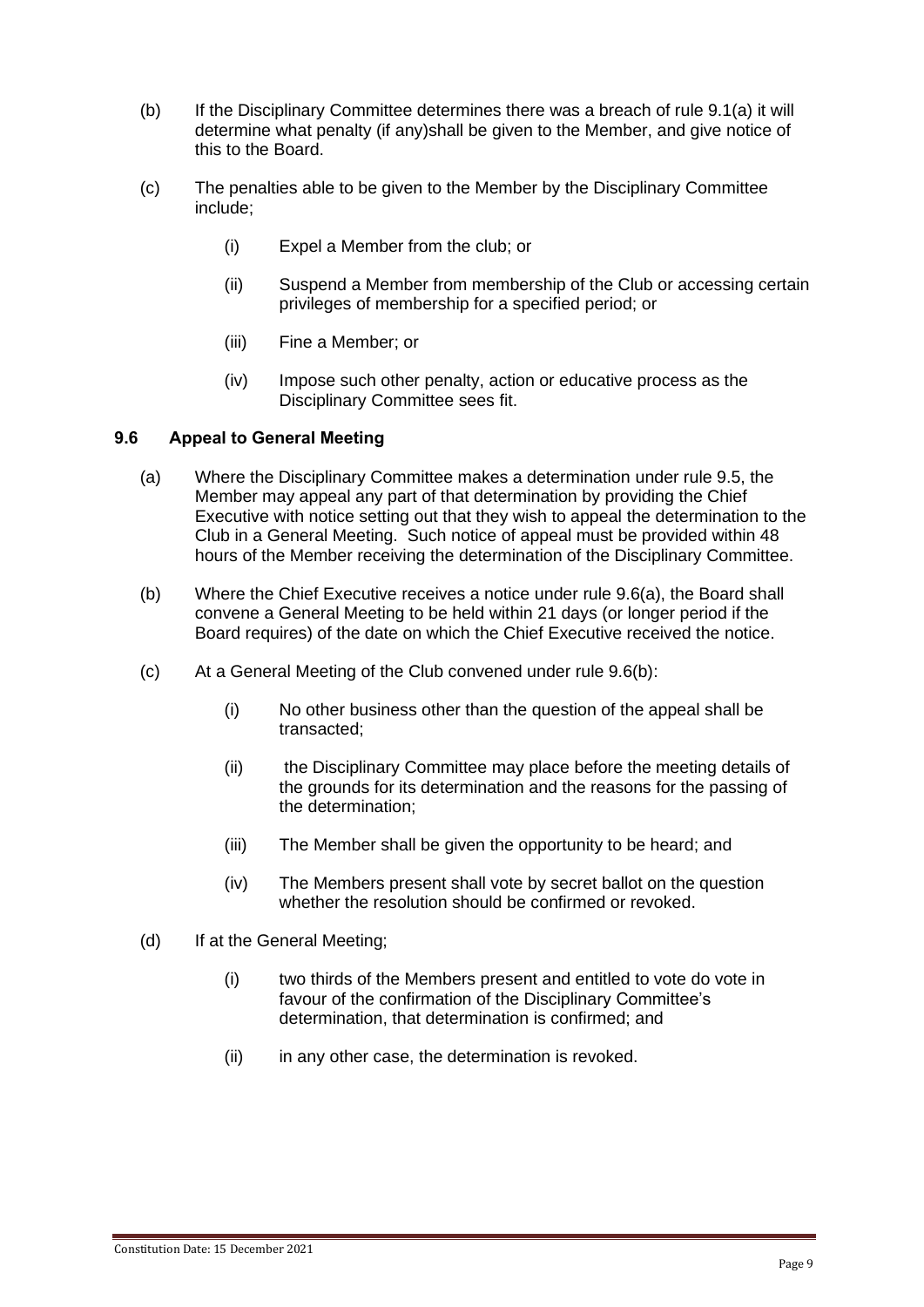# **9.7 Procedures**

Subject to this rule 9 and any other provision of this Constitution, the Board may regulate the procedures at a General Meeting convened under this rule 9 as it thinks fit.

# **PART III- GENERAL MEETINGS**

#### <span id="page-13-0"></span>**10. ANNUAL GENERAL MEETINGS**

#### <span id="page-13-1"></span>**10.1 Annual General Meeting to be Held**

The Club shall convene and hold an Annual General Meeting of its Members annually in accordance with the provisions of the Act and on a date and at a venue to be determined by the Board.

# <span id="page-13-2"></span>**10.2 Business**

The Annual General Meeting will transact any business required by the Act and any other business of which notice is given in accordance with this Constitution.

# <span id="page-13-3"></span>**10.3 Additional Meetings**

The Annual General Meeting shall be in addition to any other General Meetings that may be held in the same year. Any General Meeting other than an Annual General Meeting is a Special General Meeting.

# <span id="page-13-4"></span>**11. GENERAL MEETINGS**

#### <span id="page-13-5"></span>**11.1 General Meetings May be Held**

The Board may, whenever it thinks fit convene a General Meeting of the Club and, where but for this rule more than fifteen months would elapse between Annual General Meetings, it shall convene a General Meeting before the expiration of that period.

#### <span id="page-13-6"></span>**11.2 Request for Special General Meetings**

- (a) The Board shall convene a Special General Meeting upon receiving a request in writing from not less than 25% of Members who would be entitled to vote at such Special General Meeting. The Board may also convene a Special General Meeting.
- (b) The request for a Special General Meeting shall be in writing and shall state the object(s) of the meeting and shall be signed by the Board or the Members making the request and be sent to the Chief Executive. The request may consist of several documents in a like form, each signed by one or more of the Members making the requisition.
- (c) If the Board does not cause a Special General Meeting to be held within thirty days after the date on which the request is sent to the Club, the Members making the request may convene a Special General Meeting to be held not later than sixty days after that date.
- (d) A Special General Meeting convened by Members under this Constitution shall be convened in the same manner, or as nearly as possible as that, in which General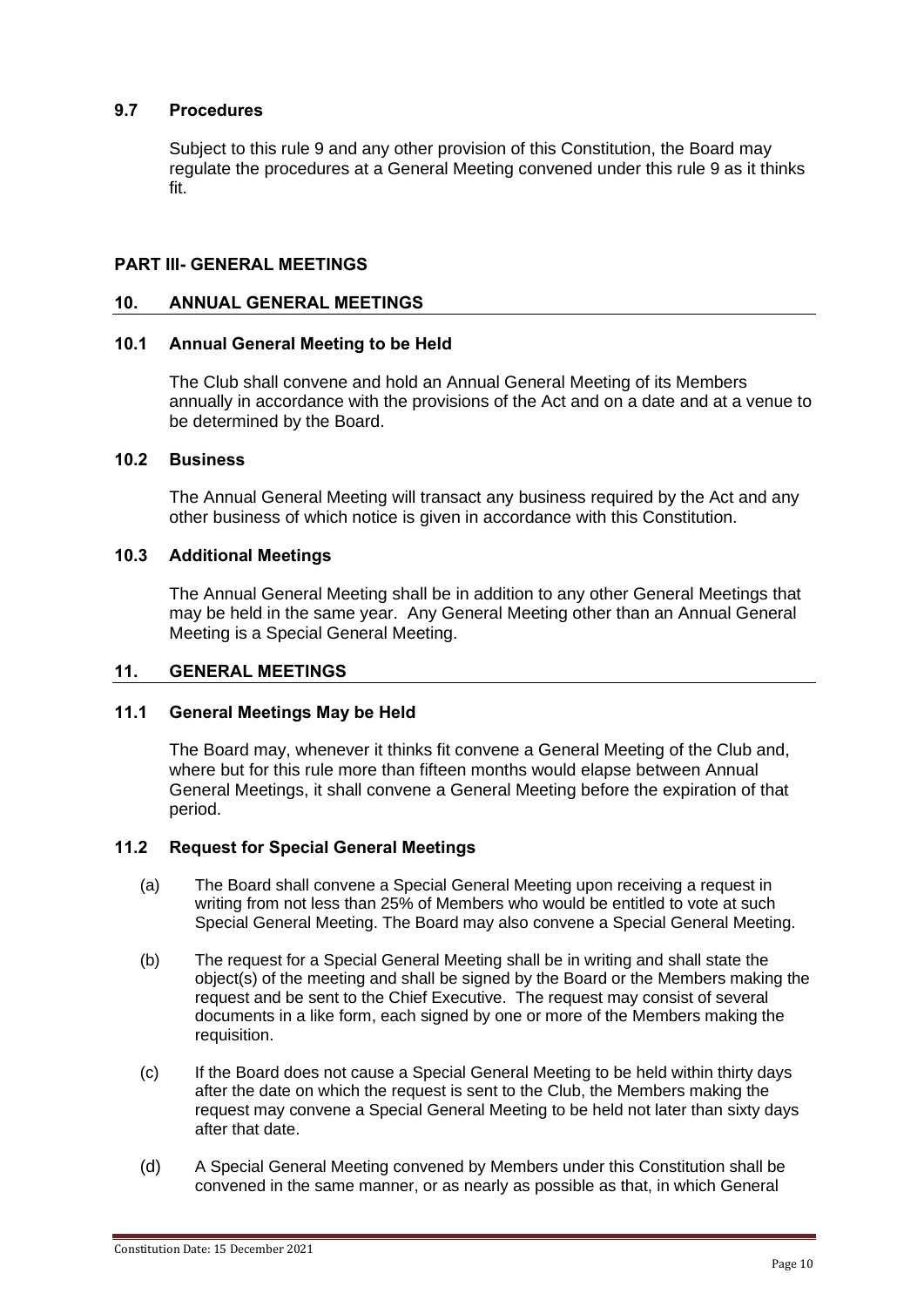Meetings are convened by the Board. All reasonable expenses incurred in convening the meeting shall be refunded by the Club to the persons incurring the expenses.

#### <span id="page-14-0"></span>**12. NOTICE OF MEETINGS**

#### <span id="page-14-1"></span>**12.1 Notice to be given for Special General Meetings**

The Chief Executive shall, at least 21 days before the date fixed for holding a Special General Meeting, send to each Member entitled to vote at such meeting and each Director a notice in writing stating the place, date and time and the nature of the proposed business to be transacted at the meeting. Notice may be given in any form permitted under rule 32.

#### <span id="page-14-2"></span>**12.2 Business of Meeting**

- (a) No business other than that set out in the notice convening the meeting shall be transacted at the Special General Meeting.
- (b) A Member desiring to bring any business before a meeting shall give at least 14 days notice in writing of that business to the Club which shall include that business in a notice calling the next Special General Meeting after the receipt of the notice.

#### <span id="page-14-3"></span>**13. PROCEEDINGS AT MEETINGS**

#### <span id="page-14-4"></span>**13.1 Quorum**

No business shall be transacted at any general meeting unless a quorum is present at the time when the meeting proceeds to business. A quorum for General Meetings of the Club shall be 25% of Members eligible to vote under rule 5.2(a) and (b).

- (a) If within half an hour after the appointed time for the commencement of a General Meeting, a quorum is not present, the meeting:
	- (i) if convened upon the requisition of Members, shall be dissolved; and
	- (ii) in any other case, shall stand adjourned to:
		- (A) the same day in the next week at the same time and (unless Members are notified of an alternate venue) at the same place; or
		- (B) any date, time and place determined by the Chairman;

and if at the adjourned meeting a quorum is not present within half an hour after the time appointed for the commencement of the meeting, the meeting shall lapse.

# <span id="page-14-5"></span>**13.2 President to Chair**

The President shall chair each General Meeting of the Club. If the President is absent from a General Meeting or is unwilling to act, then the Vice-President shall act as Chairman, and in his absence the Directors present shall elect one of their number to preside as Chairman at the meeting.

# <span id="page-14-6"></span>**13.3 Chairman May Adjourn Meeting**

(a) The Chairman of a General Meeting at which a quorum is present may, with the consent of the meeting, adjourn the meeting from time to time and place to place,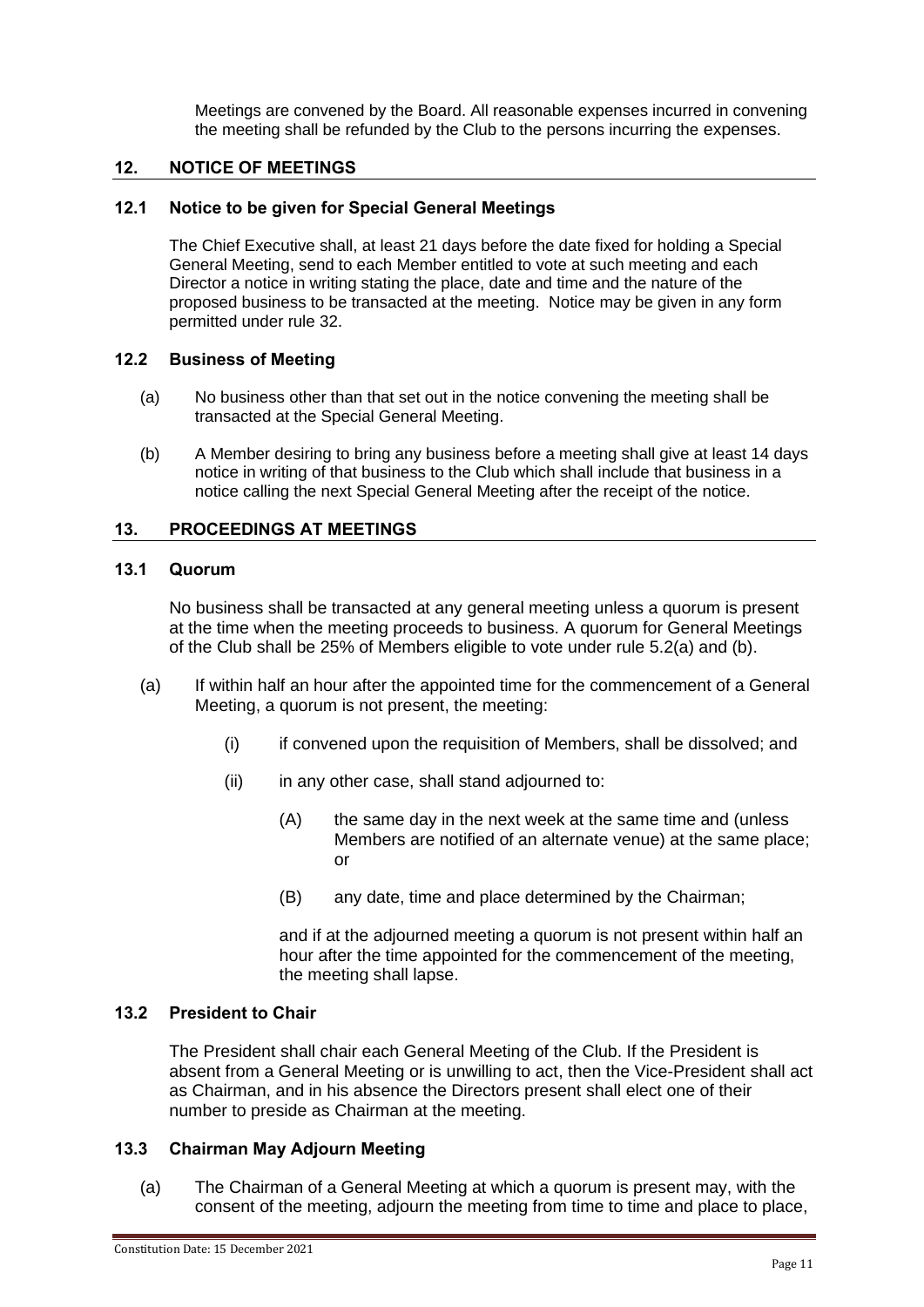but no business shall be transacted at an adjourned meeting other then the business left unfinished at the meeting at which the adjournment took place.

(b) Where a meeting is adjourned for 14 days or more, a notice of the adjourned meeting shall be given as in the case of the General Meeting. Except as provided in this rule, it is not necessary to give notice of an adjournment or of the business to be transacted at an adjourned meeting.

#### <span id="page-15-0"></span>**14. VOTING AT GENERAL MEETINGS**

#### <span id="page-15-1"></span>**14.1 Voting Rights**

Subject to any other provision of this Constitution, each Affiliated Member and Life Member shall be entitled to one vote at General Meetings.

#### <span id="page-15-2"></span>**14.2 Voting Procedure**

- (a) Subject to this rule [14,](#page-15-0) votes at a General Meeting shall be given in person by those present and entitled to vote.
- (b) Subject to rule [14.4,](#page-15-4) all questions arising at a General Meeting shall be determined on a show of hands.
- (c) In the case of an equality of votes, the motion shall fail. The Chairman of the meeting is entitled to exercise a second or casting vote. If the Chairman does not exercise this right then the motion shall fail.

#### <span id="page-15-3"></span>**14.3 Recording of Determinations**

When a declaration is made by the Chairman that a resolution has, on a show of hands, been carried, carried unanimously, carried by a particular majority or lost, then an entry to that effect in the minute book of the Club is evidence of the fact, without proof of the number or proportion of the votes recorded in favour of, or against, that resolution.

#### <span id="page-15-4"></span>**14.4 Poll at General Meetings**

If a poll is demanded by the Chairman or any ten (10) Members, it shall be taken in such a manner and either at once or after an interval or adjournment or otherwise as the Chairman directs. The result of the poll shall be the resolution of the meeting.

#### <span id="page-15-5"></span>**14.5 Proxy and Postal Voting**

Except as provided in this constitution or unless otherwise determined by the Board, there shall be no proxy or postal voting on any matter.

# **14.6**. **Entitlement to Vote**

 (a) At any Annual General Meeting, General Meeting or Special General Meeting only those Members who are financial at that Meeting and are personally present shall be entitled to vote, except those Members, financial at the time of an Annual General Meeting but unable to attend such Meeting, may cast an absentee vote for election of Officers in writing signed by that Member, and lodged with the Honorary Secretary at least 24 hours prior to such Meeting.

To be eligible to cast an absentee vote, the Member must be greater than 50 km from AGM venue or unable to attend for medical reasons.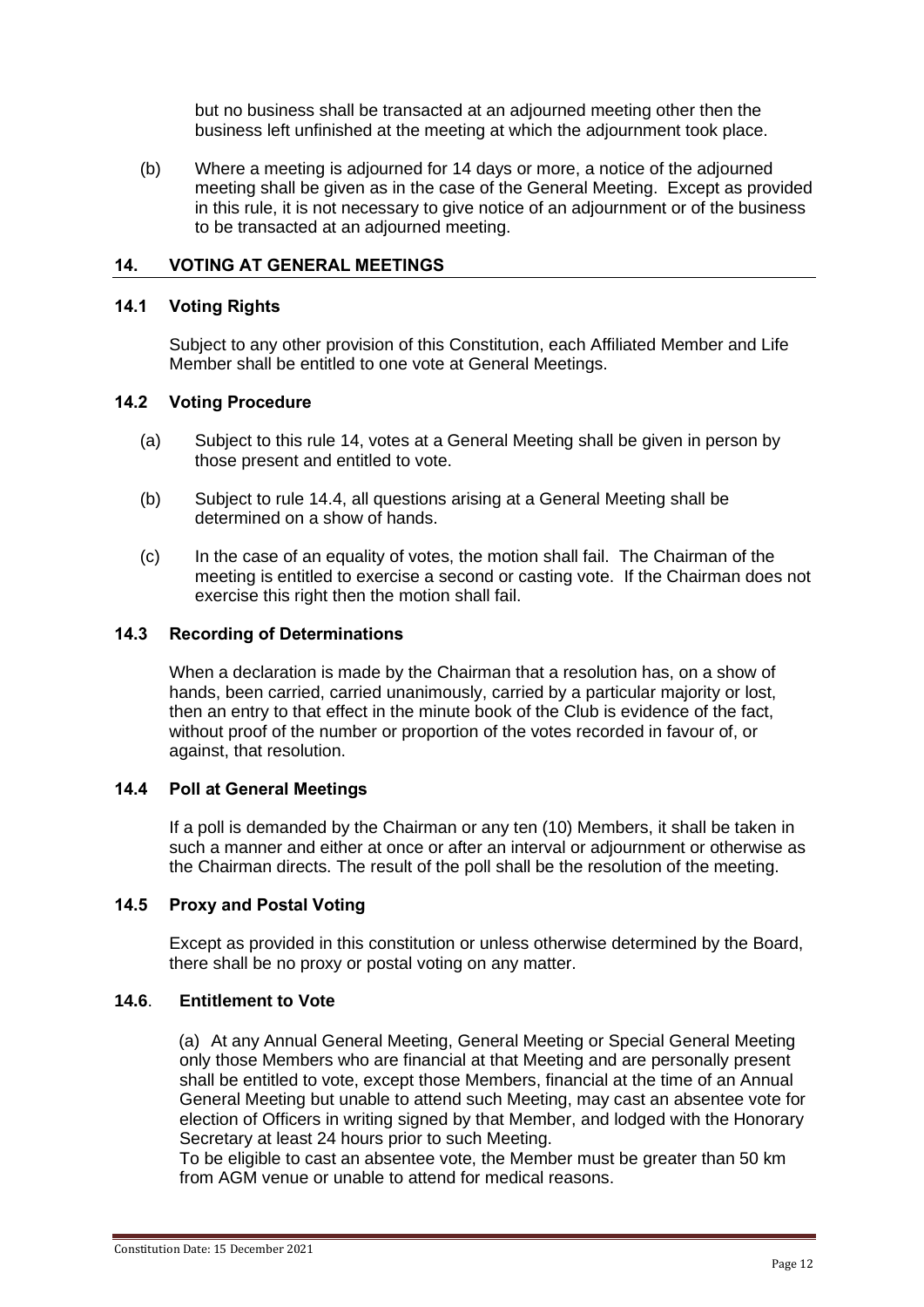(b) At the Annual General Meeting, General Meeting or Special General Meeting of the Members, only affiliated members and Life members entitled to vote shall be permitted to vote.

(c) A Member not physically present at a General Meeting may participate in the meeting by the use of technology that allows that Member and the Members present at the meeting to clearly and simultaneously communicate with each other.

(d) A Member participating in a General Meeting as permitted under rule 14.6(c) is taken to be present at the meeting and, if the Member votes at the meeting, is taken to have voted in person.

# <span id="page-16-0"></span>**PART IV – BOARD**

#### <span id="page-16-1"></span>**15. BOARD**

#### <span id="page-16-2"></span>**15.1 Powers of Board**

- (a) The affairs of the Club shall be managed by the Board constituted under rule [15.2.](#page-16-3)
- (b) Subject to this Constitution and the Act, the Board:
	- (i) shall control and manage the business and affairs of the Club;
	- (ii) may exercise all such powers and functions as may be exercised by the Club other than those powers and functions that are required by this Constitution to be exercised by the Members in General Meeting; and
	- (iii) has power to perform all such acts and things as appear to the Board to be essential for the proper management of the business and affairs of the Club.
- (c) Notwithstanding anything to the contrary herein contained the Board shall from time to time determine the functions of each Board Member

#### <span id="page-16-3"></span>**15.2 Composition of Board**

- (a) The Officers of the Board, who shall be elected at the Annual General Meeting and shall be deemed to be Elected Directors shall be as follows:-
	- (i) President
	- (ii) Vice President
	- (iii) Honorary Secretary
	- (iv) Honorary Treasurer
	- (v) Four (4) General Representatives
	- (b) In addition to the above the following shall be Officers of the Board
		- (i) The Immediate Past President who shall continue to be a Member of the Board after the expiration of the term of office as President.
		- (ii) Not more than 2 Appointed Directors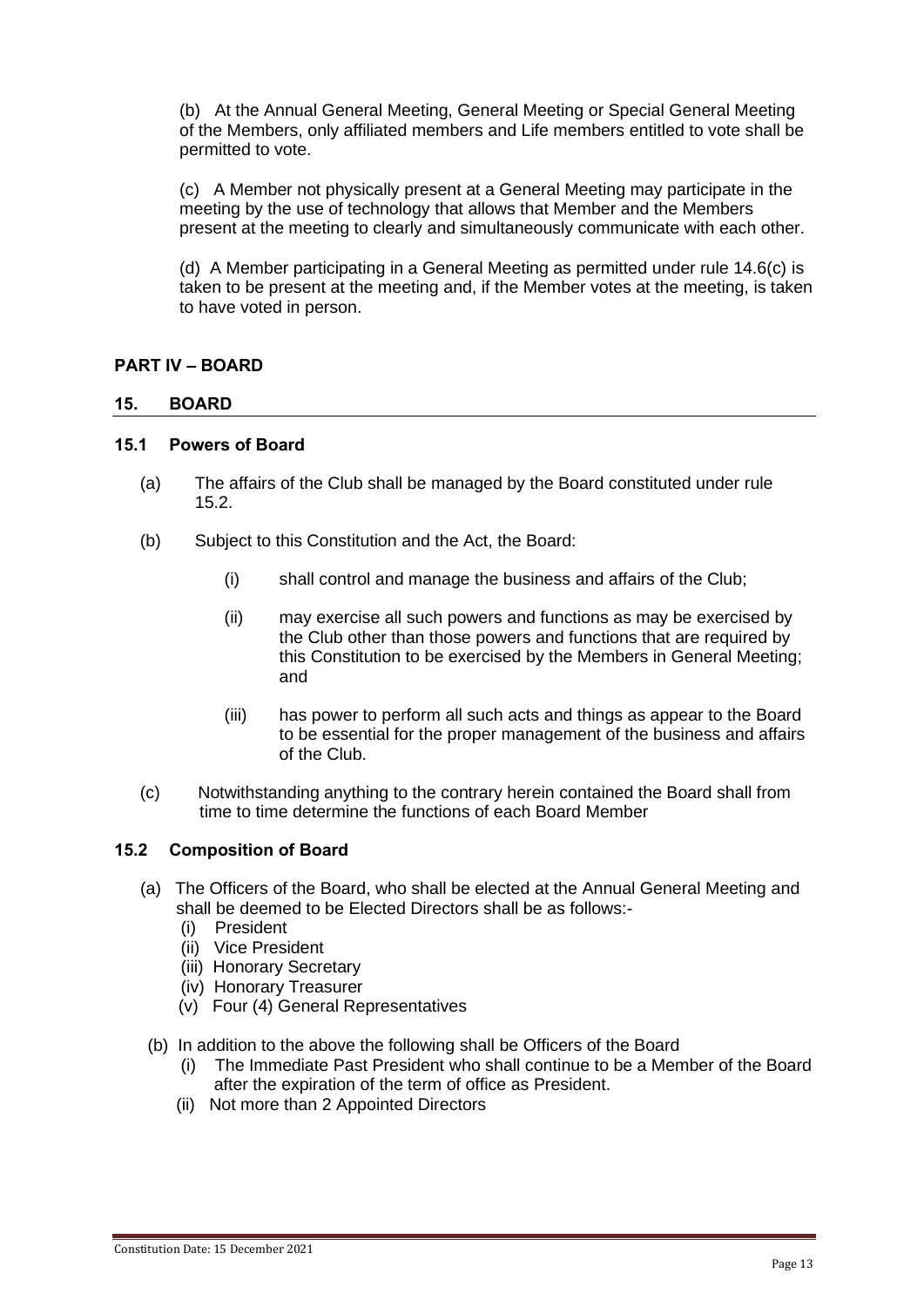# <span id="page-17-0"></span>**15.3 Elected Directors**

- (a) Subject to rule [17,](#page-18-0) each Elected Director shall take office from the conclusion of the Annual General Meeting at which they are elected and shall hold office until the conclusion of the next Annual General Meeting following their election.
- (b) Elected Directors shall be elected in every year.
- (c) An Affiliated Member must serve a minimum of 1 (one) year term on the Board of Management of the Armadale Bowls Club Incorporated before being eligible to stand for election for the position of President or Vice-President of the Board.

# <span id="page-17-1"></span>**15.4 Appointed Directors**

- (a) The Elected Directors may appoint up to two Appointed Directors. An Appointed Director may have specific skills in commerce, finance, marketing, law or business generally or such other skills, which complement the Board composition, but need not have experience in or exposure to Bowls. The Appointed Director does not need to be an Affiliated Member.
- (b) The Appointed Director may be appointed by the Elected Directors in accordance with this Constitution for a term of one year.

# <span id="page-17-2"></span>**15.5 Casual Vacancy**

In the event of a casual vacancy in the office of any Elected Director, the Board may appoint an appropriate Affiliated Member to the vacant office and the person so appointed may continue in office up to the end of the term of the Elected Director they are replacing.

# <span id="page-17-3"></span>**16. ELECTION OF ELECTED DIRECTORS**

- (a) The Chief Executive shall call for nominations 30 days prior to the Annual General Meeting with nominations closing 14 days prior to the Annual General meeting. All Members shall be notified of the call for nominations in a manner determined by the Board.
- (b) Candidates must;
	- (i) Be aged 18 years or over; and
	- (ii) Reside in Australia
- (c) Nominations of candidates for election as Elected Directors shall be:
	- (i) made in writing on the form provided by the Club from time to time (if any), signed by two Affiliated Members as nominees and accompanied by the written consent of the nominee. The candidate must be an Affiliated Member; and
	- (ii) delivered to the Chief Executive or person nominated by the Board by the date specified on the call for nominations.
- (d) If the number of nominations received is equal to the number of vacancies to be filled or if there are insufficient nominations received to fill all vacancies on the Board, then those nominated shall be declared elected.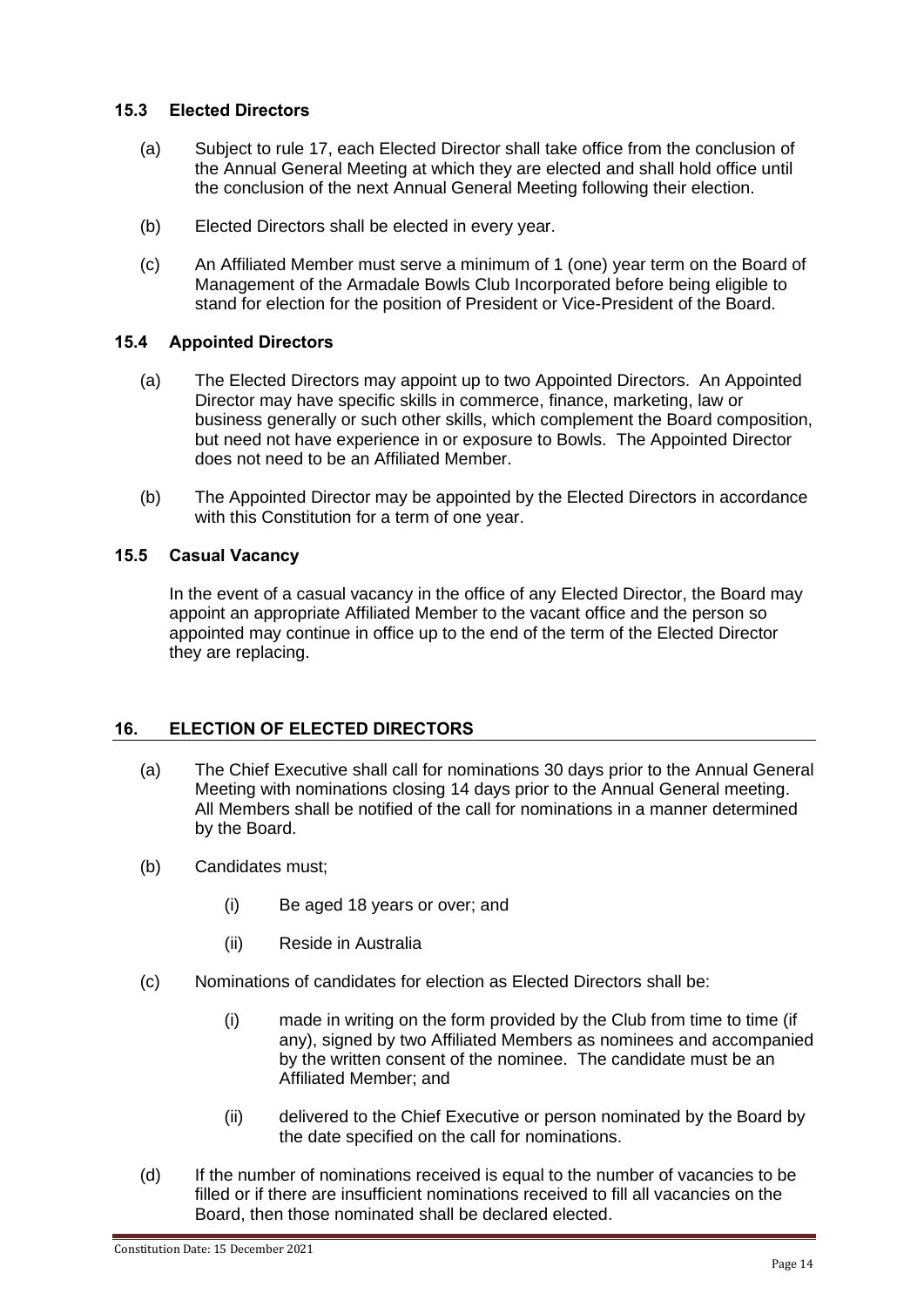- (e) If there are insufficient nominations received to fill all vacancies on the Board the remaining positions will be deemed casual vacancies under rule [15.5.](#page-17-2)
- (f) If the number of nominations exceeds the number of vacancies to be filled, voting papers shall be prepared containing the names of the candidates for each vacancy on the Board.
- (g) Voting shall be conducted at the Annual General Meeting in such a manner and by such a method as determined by the Board from time to time.

#### <span id="page-18-0"></span>**17. VACANCY ON THE BOARD**

#### <span id="page-18-1"></span>**17.1 Grounds for Termination of Director**

For the purposes of this Constitution, the office of a Director becomes vacant if the Director:

- (a) in the case of an Elected Director, ceases to be an Affiliated Member;
- (b) becomes bankrupt;
- (c) resigns their office by notice in writing given to the Club;
- (d) is subject to any sanction by the Board, which sanction is confirmed by the Members under rule 9;
- (e) is directly or indirectly interested in any contract or proposed contract with the Club and, in the opinion of the Board, has deliberately, recklessly or negligently failed to declare the nature of his interest;
- (f) is removed from office in accordance with this Constitution;
- (g) dies or becomes of unsound mind or a person whose person or estate is liable to be dealt with in anyway under the law relating to mental health;
- (h) would be prohibited from being a director of a company under the *Corporations*  Act 2001 (Commonwealth) as amended from time to time; or
- (i) fails to attend three consecutive meetings of the Board without having previously obtained leave of absence or provided reasonable excuse for such absence in accordance with rule 18.4

#### <span id="page-18-2"></span>**17.2 Removal of Director**

- <span id="page-18-3"></span>(a) The Club in a Special General Meeting may by Special Resolution remove any Director, before the expiration of their term of office and appoint another Member in their place to hold office until the expiration of the term of the first mentioned Director.
- (b) Where the Director to whom a proposed resolution referred to in rule [17.2](#page-18-2)[\(a\)](#page-18-3) makes representations in writing to the Chief Executive or the President and requests that such representations be notified to the Members, the Chief Executive or the President may send a copy of the representations to each Member or, if they are not so sent, the Directors may require that they be read out at the meeting, and the representations shall be so read.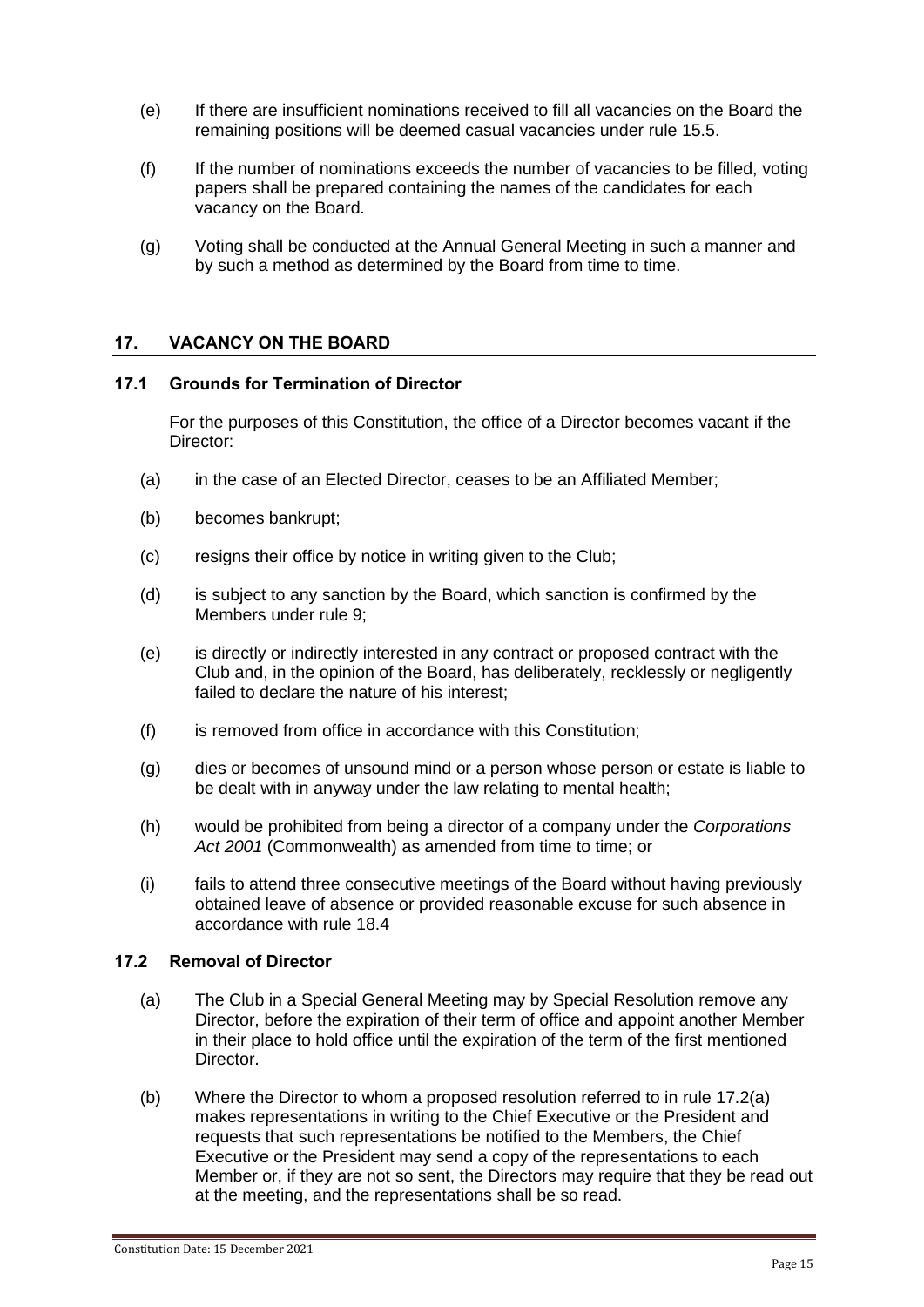# <span id="page-19-0"></span>**18. QUORUM AND PROCEDURE AT BOARD MEETINGS**

# <span id="page-19-1"></span>**18.1 Convening a Board Meeting**

- (a) The Board shall meet as often as is deemed necessary for the dispatch of business. Subject to this Constitution, in particular this rule [18,](#page-19-0) the Board may regulate its meetings as it thinks fit.
- (b) Unless all Directors agree to hold a meeting at shorter notice (which agreement shall be sufficiently evidenced in writing or by their presence) not less than two days written notice of Board meeting shall be given to each Director.
- (c) Written notice of each Board meeting, specifying the general nature of the business to be transacted, shall be served on each Director by:
	- (i) delivering it to that Director personally;
	- (ii) sending it in writing, by facsimile or other means of electronic communication (subject to receiving appropriate confirmation that the notice has been effectively dispatched);

in accordance with the Director's last notified contact details.

#### <span id="page-19-2"></span>**18.2 Quorum**

- (a) Five Directors shall constitute a quorum for the transaction of the business of a meeting of the Board.
- (b) No business shall be transacted unless a quorum is present and if within half an hour of the time appointed for the meeting a quorum is not present, the meeting shall stand adjourned to the same place and at the same hour of the same day in the following week, or any date, time and place determined by the Chairman.
- (c) The Board may act notwithstanding any casual vacancy. However, if there are casual vacancies in the office of a Director such that the number of remaining Directors is not sufficient to constitute a quorum at a meeting of the Board, those Directors may act only for the purpose of increasing the number of Directors to a number sufficient to constitute such a quorum.

#### <span id="page-19-3"></span>**18.3 Procedures at Board meetings**

- (a) At meetings of the Board, the President shall chair the meeting. If the President is absent or unwilling to act, the Vice-President will act as Chairman and in his absence the Board shall appoint one of its members to chair the meeting.
- (b) Questions arising at a meeting of the Board shall be determined on a show of hands or, if demanded by a Director, by a poll taken in such manner as the person presiding at the meeting may determine.
- (c) Each Elected Director and Appointed Director, Immediate Past President, present at a meeting of the Board (including the person presiding at the meeting) is entitled to one vote. In the event of an equality of votes on any question, the Chairman may exercise a second or casting vote.
- (d) A resolution in writing signed or assented to by facsimile or other form of electronic communication by all the voting Directors, shall be as valid and effectual as if it had been passed at a meeting of the Board duly convened and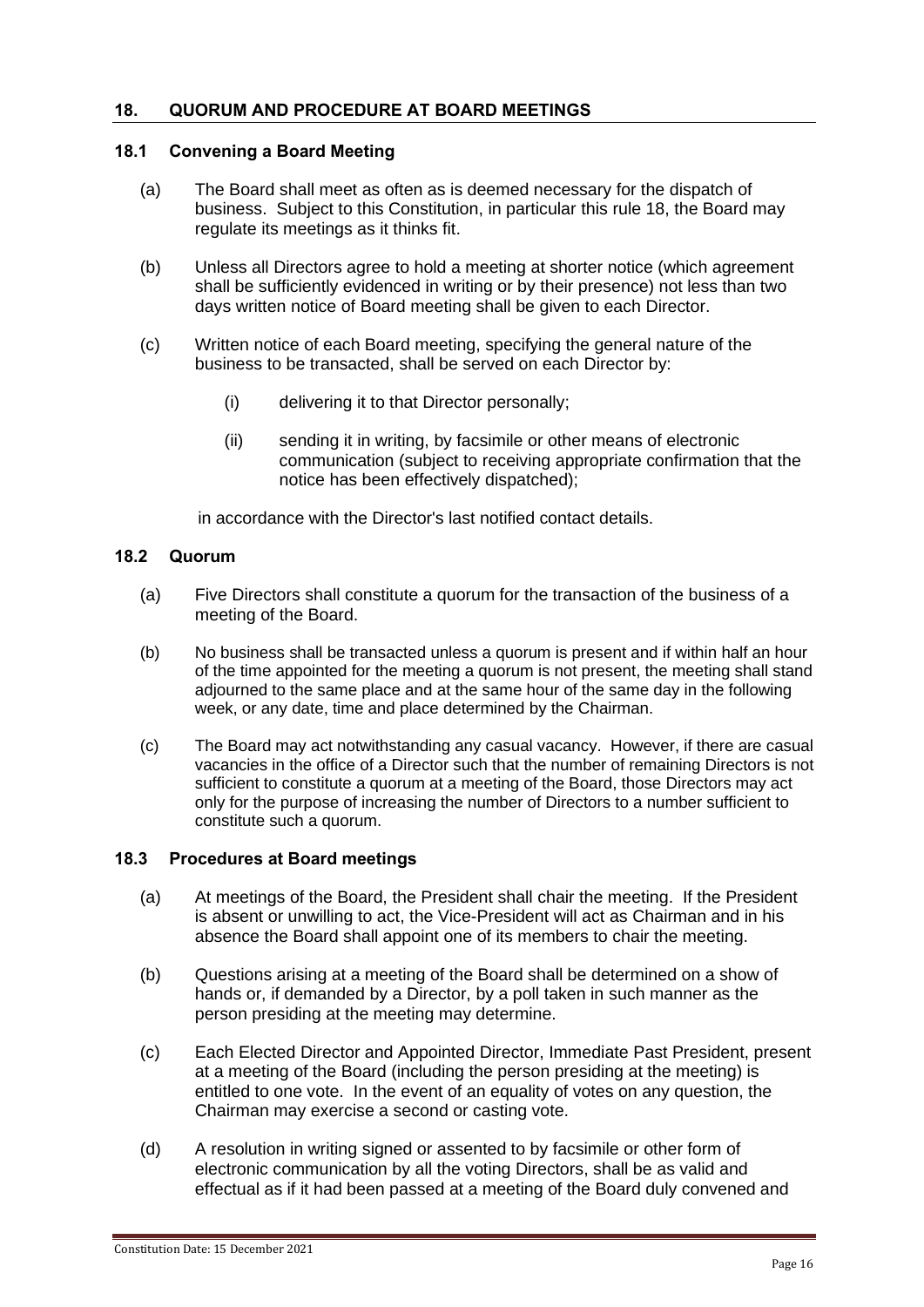held. Any such resolution may consist of several documents in like form each signed by one or more of the Directors.

- (e) Without limiting the power of the Board to regulate its meetings as it thinks fit, a meeting of the Directors may be held where one or more of the Directors is not physically present at the meeting, provided that:
	- (i) all persons participating in the meeting are able to communicate with each other effectively, simultaneously and instantaneously whether by means of telephone or other form of communication;
	- (ii) notice of the meeting is given to all the Directors entitled to notice in accordance with the usual procedures agreed upon or laid down from time to time by the Board;
	- (iii) in the event that a failure in communications prevents condition (i) from being satisfied by that number of Directors which constitutes a quorum, and none of such Directors are present at the place where the meeting is deemed by virtue of the further provisions of this rule to be held then the meeting shall be suspended until condition (i) is satisfied again. If such condition is not satisfied within fifteen minutes from the interruption the meeting shall be deemed to have terminated; and
	- (iv) any meeting held where one or more of the Directors is not physically present shall be deemed to be held at the place specified in the notice of meeting provided a Director is there present and if no Director is there present the meeting shall be deemed to be held at the place where the Chairman of the meeting is located.

# **18.4 Leave of absence**

- (a) The Board may grant a Director leave of absence from Board meetings for a period not exceeding three (3) months.
- (b) The Board must not grant leave of absence retrospectively unless it is satisfied that it was not feasible for the Director to seek the leave in advance.

# **18.5 Urgent Board Meetings**

- (a) In cases of urgency, a meeting can be held without notice being given in accordance with rule 18.1 provided that as much notice as practicable is given to each Director by the quickest means practicable.
- (b) Any resolution made at an Urgent Board Meeting must be passed by an absolute majority of the Board.

# <span id="page-20-0"></span>**19. DIRECTORS' INTERESTS**

# **19.1 Material Personal Interests**

- (a) A Director who has a material personal interest in a matter being considered at a Board meeting must disclose the nature and extent of that interest to the Board
- (b) A Director with such a material personal interest must not;
	- (i) be present while the matter is being considered at the meeting; and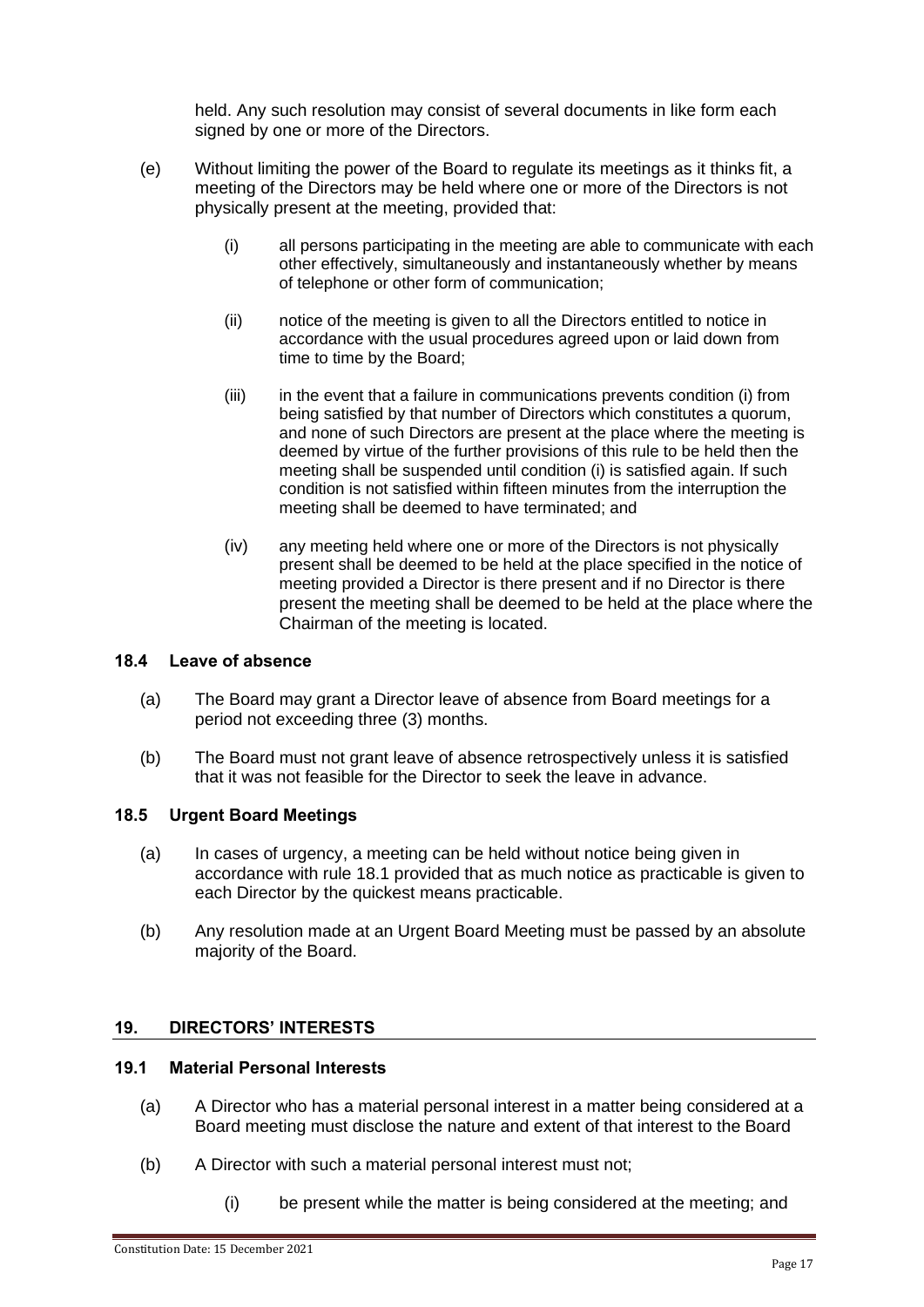- (ii) must not vote on the matter.
- (c) This rule 19.1 does not apply to a material interest that;
	- (i) exists only because the Director belongs to a class of persons for whose benefit the Club is established; or
	- (ii) that the Director has in common with all, or a substantial proportion of the Members.
- (d) A general notice that a Director is to be regarded as having a material personal interest in a matter being considered is sufficient declaration for such Director and the said matter. After such general notice it is not necessary for such Director to give a special notice relating to the said matter.
- (e) It is the duty of the Chief Executive to record in the minutes any declaration made or any general notice as aforesaid given by a Director in accordance with this rule 19.1

# **19.2 Financial Interest**

- (a) A Director is disqualified from;
	- (i) Holding any place of profit or position of employment in the Club, or in any company or incorporated association in which the Club is a shareholder or otherwise interested; or
	- (ii) Contracting with the Club either as vendor, purchaser or otherwise except with the express resolution of approval of the Board. Any contract or arrangement in which the Director is in any way interested which is entered into by or on behalf of the Club without the approval of the Board, will be voided for such reason.
- (b) The nature of the financial interest of such Director must be declared by the Director at the meeting of the Board at which the contract or arrangement is first taken into consideration if the interest then exists, or in any other case at the first meeting of the Board after the acquisition of the interest.
- (c) A general notice that a Director is a member of any specified firm or company and is to be regarded as interested in all transactions with that firm or company is sufficient declaration under rule 19.2(b) for such Director and the said transactions. After such general notice it is not necessary for such Director to give a special notice relating to any particular transaction with that firm or company.
- (d) It is the duty of the Chief Executive to record in the minutes any declaration made or any general notice as aforesaid given by a Director in accordance with rule 19.2

# **19.3 Conflicts**

A Director, notwithstanding the interest, may be counted in the quorum present at any meeting but cannot vote in respect of any contract or arrangement in which the Director is interested. If the Director votes, the vote shall not be counted.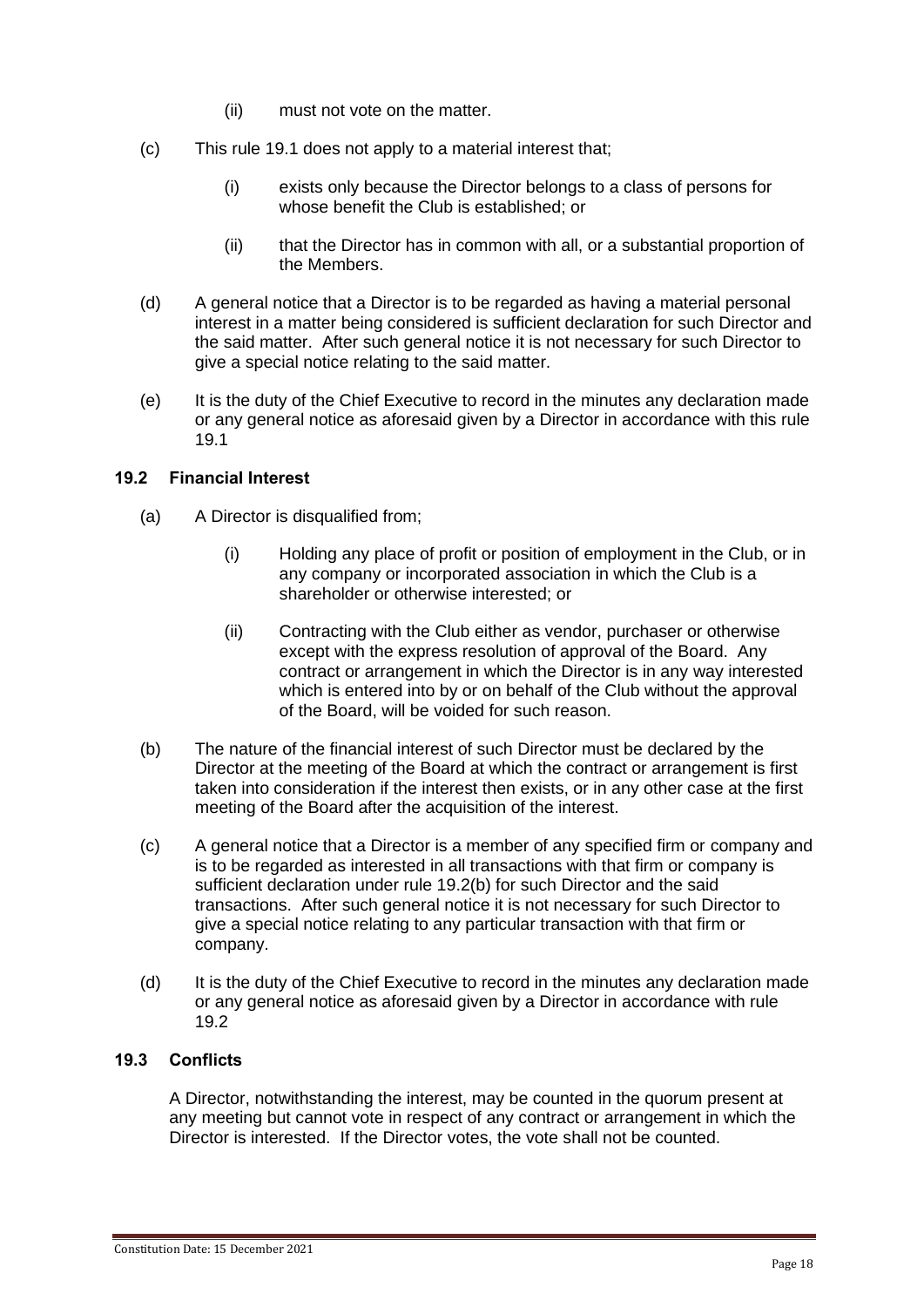# <span id="page-22-0"></span>**20. DELEGATED POWERS AND DUTIES**

# <span id="page-22-1"></span>**20.1 Board May Delegate Functions**

- (a) The Board may, by instrument in writing, create, establish or appoint special committees, individual officers and consultants to carry out specific duties and functions. In the establishing instrument, the Board may delegate such functions as are specified in the instrument, other than:
	- (i) this power of delegation; and
	- (ii) a function imposed on the Board or the executive officer by the Act, any other law, this Constitution, or by resolution of the Club in a General Meeting.
- (b) At any time the Board may, by instrument in writing, revoke wholly or in part any delegation made under this rule. It may amend or repeal any decision made by a body or person under this rule.

# <span id="page-22-2"></span>**20.2 Exercise of Delegated Functions**

- (a) A function, the exercise of which has been delegated under this rule, may, while the delegation remains unrevoked, be exercised from time to time in accordance with the terms of the delegation.
- (b) A delegation under this rule may be made subject to certain conditions or limitations regarding the exercise of any function. These may be specified in the delegation.

# <span id="page-22-3"></span>**20.3 Procedure of Delegated Entity**

The procedures for any entity exercising delegated power shall, subject to this Constitution and with any necessary or incidental amendment, be the same as that applicable to meetings of the Board under rule [18.](#page-19-0) The entity exercising delegated powers shall make decisions in accordance with the Purposes, and it shall promptly provide the Board with details of all material decisions. The entity shall also provide any other reports, minutes and information required by the Board.

# <span id="page-22-4"></span>**20.4 Chief Executive**

- (a) The Chief Executive, if appointed, shall act as public officer of the Club and shall be appointed by the Board for such term and upon such conditions as the Board thinks fit.
- (b) The Chief Executive shall be responsible to the Board for the management of the affairs of the Club, and for this purpose may exercise all powers of the Club which are not, under the Act or this Constitution, required to be exercised by the Board or by the Members.
- (c) The Chief Executive shall have the right to be present and to debate at all Board and General Meetings of the Club and shall have no vote.

# <span id="page-22-5"></span>**20.5 Committees**

(a) (i) The Board must establish a Special Investment Fund (SIF) and an Investment Committee comprising a Chairman, with acknowledged financial experience, nominated by the Board, the Club Honorary Treasurer and two Members who have acknowledged financial experience.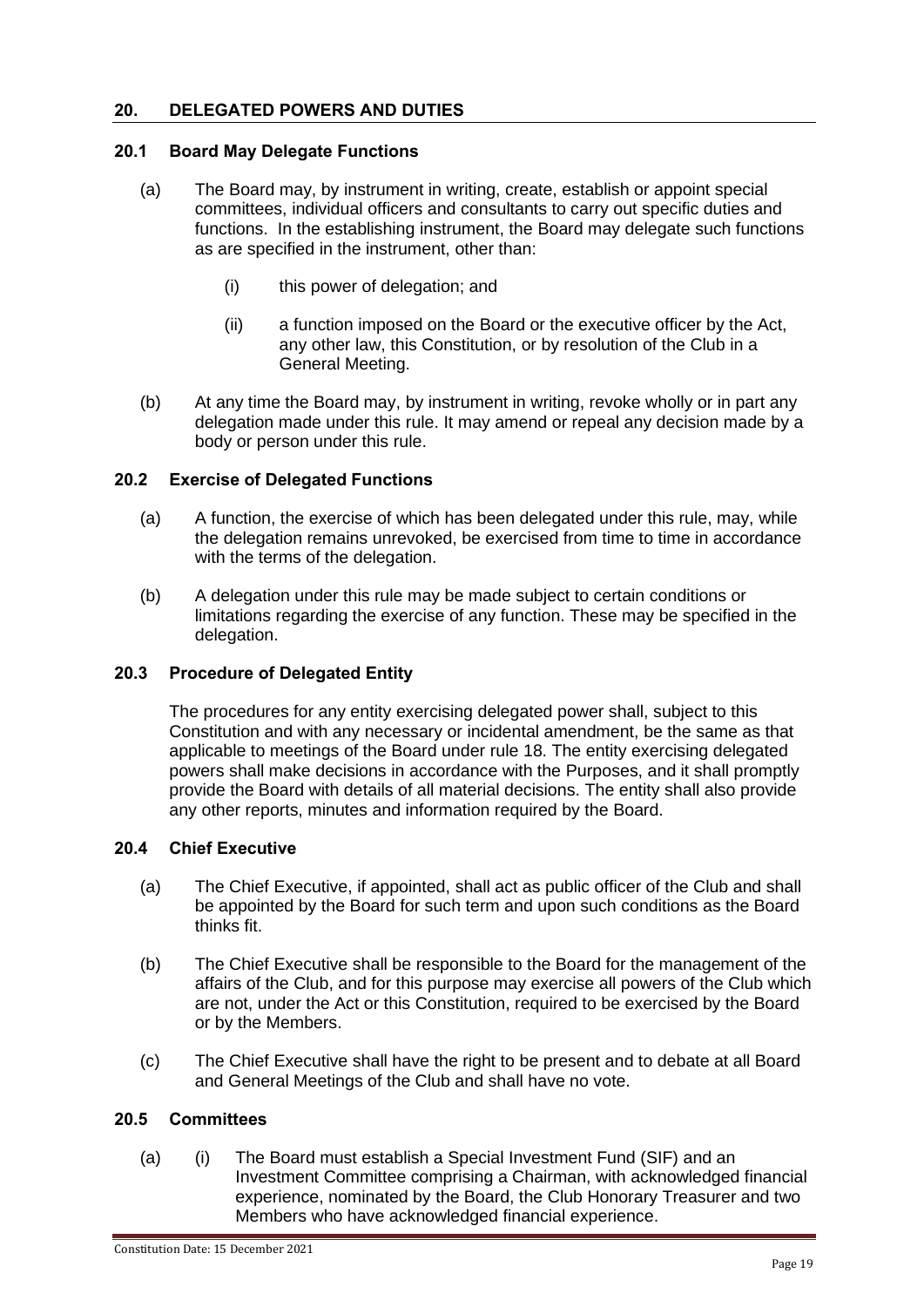- (ii) The term of appointment is for two years with the option to be reappointed for further two year terms at the discretion of the Board.
- (iii) The SIF may not invest more than thirty percent of Total Current Assets. Subsequent distributions received may be reinvested in addition to the initial investments.
- (iv) The SIF must only invest in Managed Funds.
- (v) The Board may appoint a professional investment advisor.
- (b) As set out in rule [20.1,](#page-22-1) the Board may establish and delegate any of its functions, powers or duties (except this power to delegate) to such committees as it thinks fit. The Board may recall or revoke any such delegation or appointment and may amend or repeal any decision made by such committee.
- (c) The Board shall determine in writing the duties and powers afforded to any committee and the committee shall, in the exercise of such delegated powers, conform to any directions or Regulations that may be prescribed by the Board.
- (d) A Director or the Chief Executive shall be ex-officio members of any committee so appointed.

#### <span id="page-23-0"></span>**20.6 Sections**

- (a) There shall be two Bowls sections known as "Saturday Pennant" and "Midweek Pennant " sections.
- (b) Members may participate and associate with either, or both, sections.

#### <span id="page-23-1"></span>**20.7 Delegates of Clubs**

- (a) The Board shall appoint Delegates to attend meetings and events on its behalf from time to time. This shall include, but not be limited to, Bowls Victoria meetings and Region and Division meetings.
- (b) The Club shall advise Bowls Victoria prior to a relevant meeting or event who its Delegates will be. If the Club does not provide notification to Bowls Victoria, the President and Honorary Secretary of the Board shall be deemed to be the Delegates.

#### **20.8 General Duties**

- (a) As soon as practicable after being elected or appointed to the Board, each Director must become familiar with this Constitution and the Act.
- (b) The Board is collectively responsible for ensuring that the Club complies with the Act and that individual directors comply with this Constitution.
- (c) The Board must ensure that the Club complies with all requirements in the Act regarding financial statements.

# **20.9 Secretary**

(a) The Chief Executive shall act as secretary of the Club and shall be appointed by the Board for such term and upon such conditions as the Board thinks fit.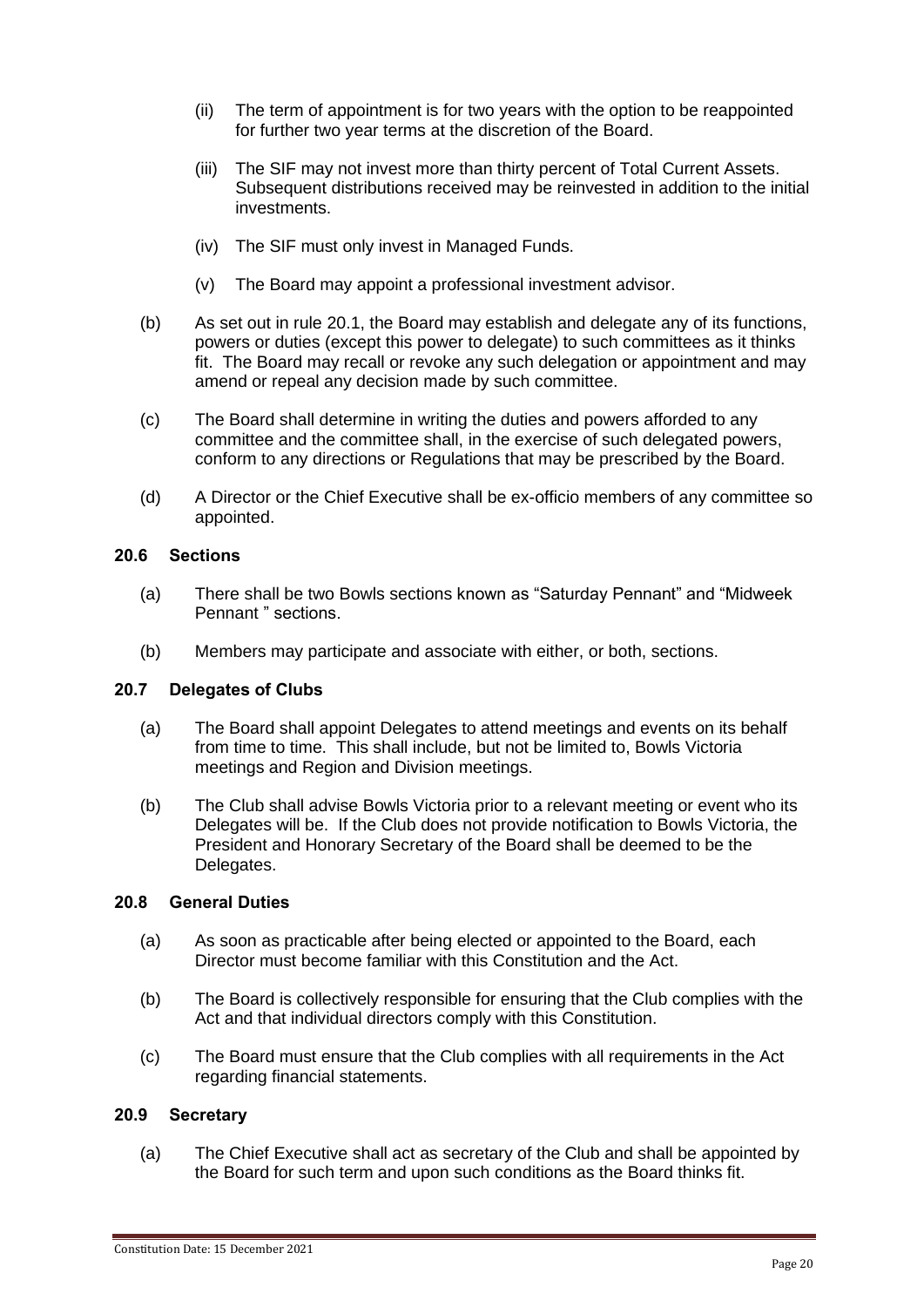- (b) If the Club does not have a Chief Executive, the Board will determine from time to time whether the President or another person acts as the Club's secretary under the Act.
- (c) The secretary must give the registrar notice of his or her appointment within 14 days after the appointment.
- (d) If the position of secretary becomes vacant, the Board must appoint a person to the position within 14 days after the vacancy arises.

# **20.10 Financial Duties**

- (a) The Board must;
	- (i) receive all monies paid to or received by the Club; and;
	- (ii) ensure that all monies received are paid into the account of the Club within five (5) working days after receipt;
	- (iii) make any payments authorised by the Club or by a General Meeting of the Club from the Club's funds;
	- (iv) ensure that the financial records of the Club are kept in accordance with the Act;
	- (v) coordinate the preparation of the financial statements of the Club and their submission to the Annual General Meeting of the Club;
	- (vi) ensure that at least two Directors have access to the accounts and financial records of the Club; and
	- (vii) keep in their custody or under their control;
		- (A) the financial records for the current financial year; and
		- (B) Any other financial records as authorised by the Board.
- (b) The Board may allocate responsibility for the financial duties described at rule 20.10(a) to a portfolio or Director in accordance with rule 15.1(c)

# **20.11 Chief Executive**

- (a) In accordance with rule 20.9 the Chief Executive shall act as public officer of the Club.
- (b) The Chief Executive shall be responsible to the Board for the management of the affairs of the Club, and for this purpose may exercise all powers of the Club which are not, under the Act or this Constitution, required to be exercised by the Board or by the Members.
- (c) The Chief Executive shall have the right to be present and to debate at all Board and General Meetings of the Club and have no vote.

# **20.12 Minutes of Board Meetings**

- (a) The Board must ensure that minutes are taken and kept of each Board meeting.
- (b) The minutes must record;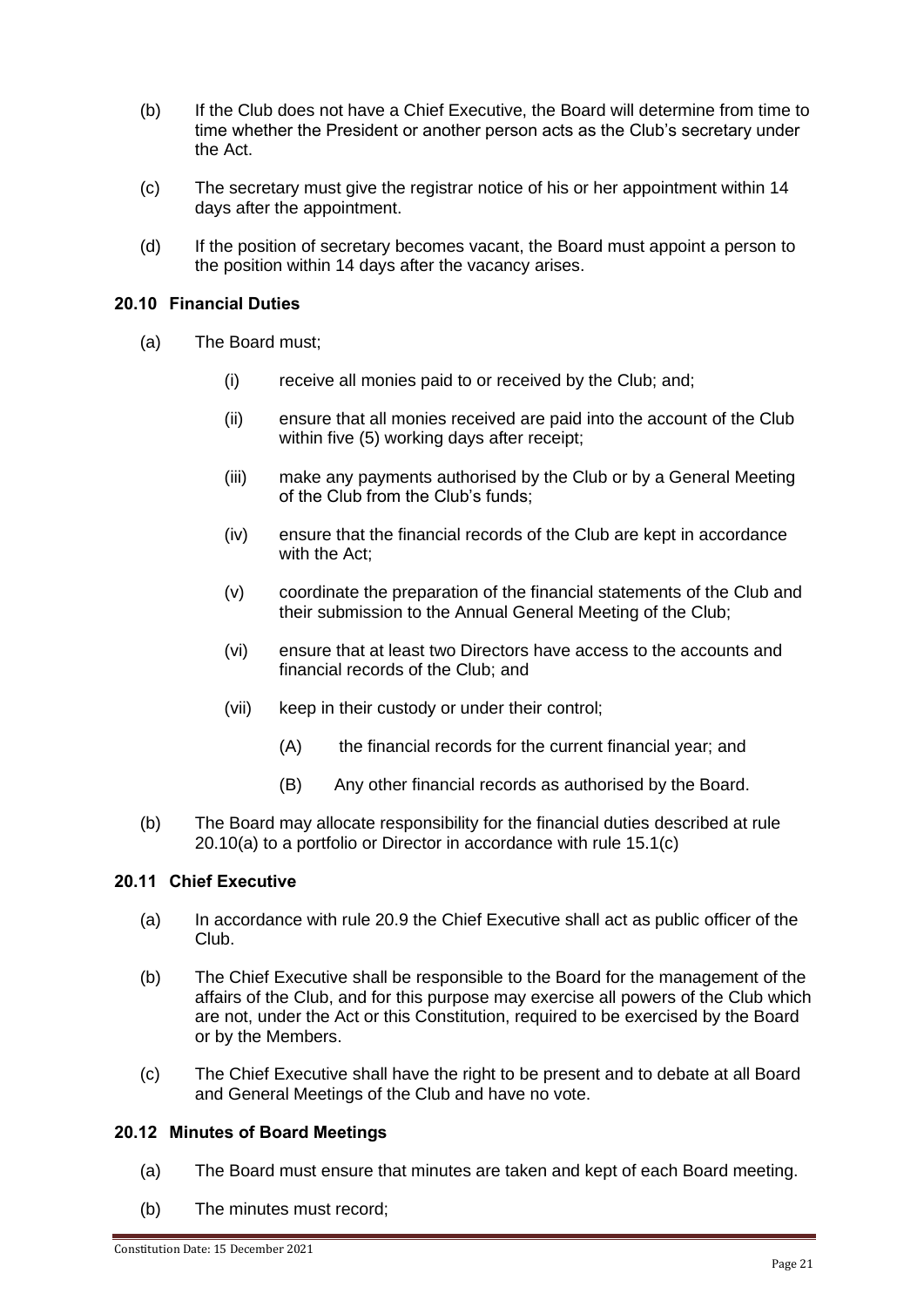- (i) The business considered at the meeting;
- (ii) Any resolution on which a vote is taken and the result of the vote; and
- (iii) Any interest declared under rules 19.1 or 19.2.

# <span id="page-25-0"></span>**PART V - MISCELLANEOUS**

# <span id="page-25-1"></span>**21. LIQUOR LICENCE**

#### <span id="page-25-2"></span>**21.1 Receipts for the supply of liquor**

The Club must not pay any amount to an officer or servant of the Club by way of commission or allowance from the receipts of the Club for the supply of liquor.

# <span id="page-25-3"></span>**21.2 Management of the Club**

In accordance with rule [15,](#page-16-1) the Directors constitute the management committee of the Club and have responsibility for the affairs of the Club.

# <span id="page-25-4"></span>**21.3 Guests**

- (a) A visitor to the Club must not be supplied with liquor in the Club premises unless the visitor is a guest in the company of the Member.
- (b) A person cannot;
	- (i) Be admitted as an honorary member of the Club; or
	- (ii) Be exempted from the obligation to pay the ordinary subscription for membership of the Club, unless the person is of a class specified in the regulations and the admission or exemption is in accordance with the regulations.

# **21.4 REGISTER OF GUESTS**

Where the guest in the company of a Member is admitted to any part of the licensed premises, the Chief Executive shall keep on the Club premises a register of such a guest and such register must contain the;

- (a) name and address of each guest; and
- (b) date on which each guest attended the premises,

# **22. GRIEVANCE PROCEDURES**

- (a) The grievance procedure set out in this rule applies to disputes under this Constitution between:
	- (i) a Member and another Member; or
	- (ii) a Member and the Club.
- (b) The parties to the dispute must meet and discuss the matter in dispute, and, if possible, resolve the dispute within fourteen days after the dispute comes to the attention of all of the parties.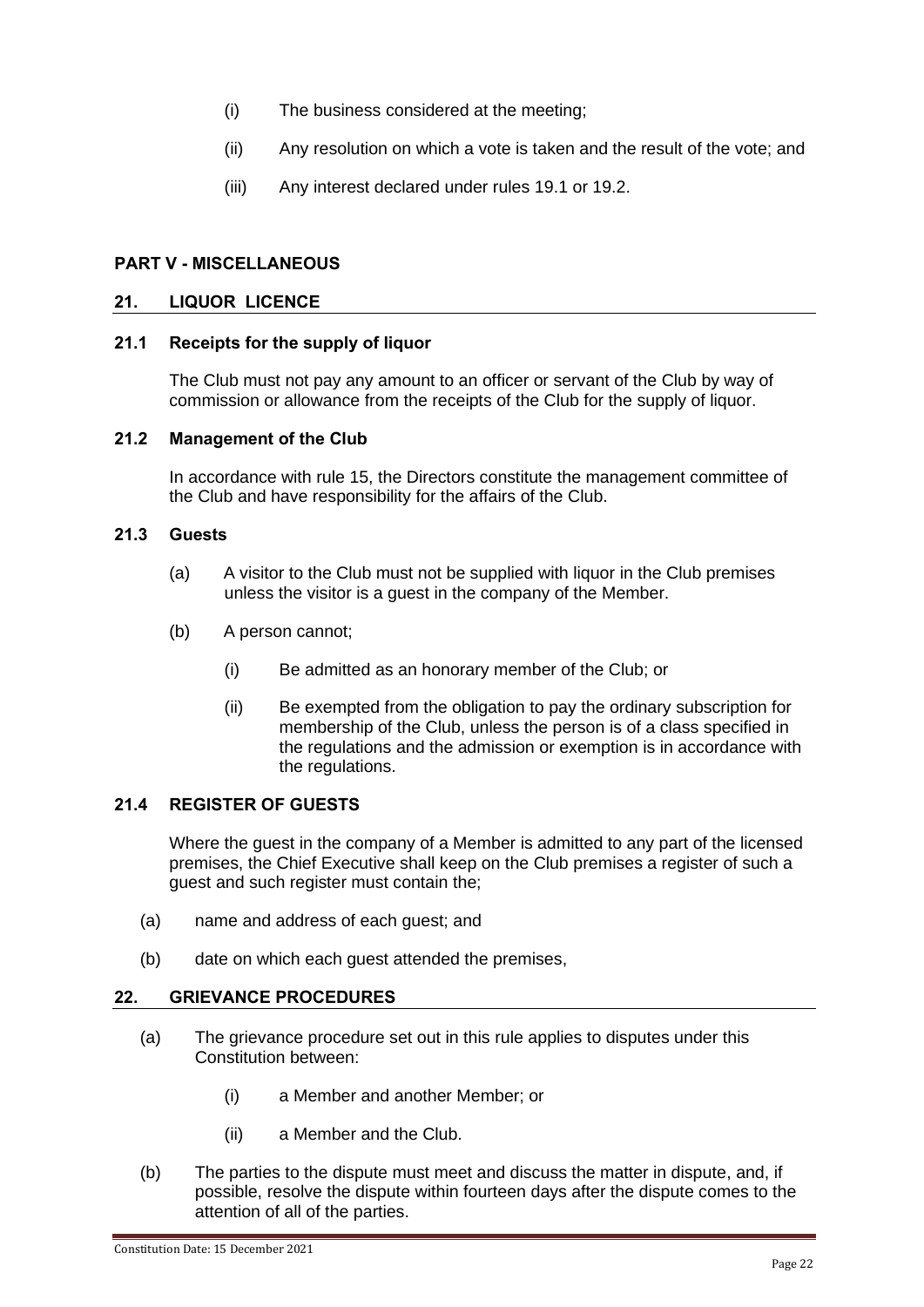- (c) If the parties are unable to resolve the dispute at the meeting, or if a party fails to attend that meeting, then the parties must, within 10 days, hold a meeting in the presence of a mediator.
- (d) The mediator must be:
	- (i) a person chosen by agreement between the parties; or
	- (ii) in the absence of agreement:
		- (A) in the case of a dispute between a Member and another Member, a person appointed by the Board; or
		- (B) in the case of a dispute between a Member and the Club, a person who is a mediator appointed or employed by the Dispute Settlement Centre of Victoria (Department of Justice).
- (e) A Member can be a mediator.
- (f) The mediator cannot be a Member who is a party to the dispute.
- (g) The parties to the dispute must, in good faith, attempt to settle the dispute by mediation.
- (h) The mediator, in conducting the mediation, must:
	- (i) give the parties to the mediation process every opportunity to be heard; and
	- (ii) allow due consideration by all parties of any written statement submitted by any party; and
	- (iii) ensure that natural justice is accorded to the parties to the dispute throughout the mediation process.
- (i) The mediator must not determine the dispute.
- (j) If the mediation process does not result in the dispute being resolved, the parties may seek to resolve the dispute in accordance with the Act or otherwise at law.

# **23. SOURCES OF FUNDS**

The funds of the Club shall be derived from Annual Subscriptions, donations and such other sources as the Board determines.

# **24. MANAGEMENT OF FUNDS**

- (a) The Club must open an account with a financial institution from which all expenditure of the Club is made and into which all of the Club's revenue is deposited.
- (b) The Board may authorise one Director to expend funds on behalf of the Club up to a specific limit without requiring approval from the Board for each item on which the funds are expended. This may be as part of a designated portfolio in accordance with rule 15.1.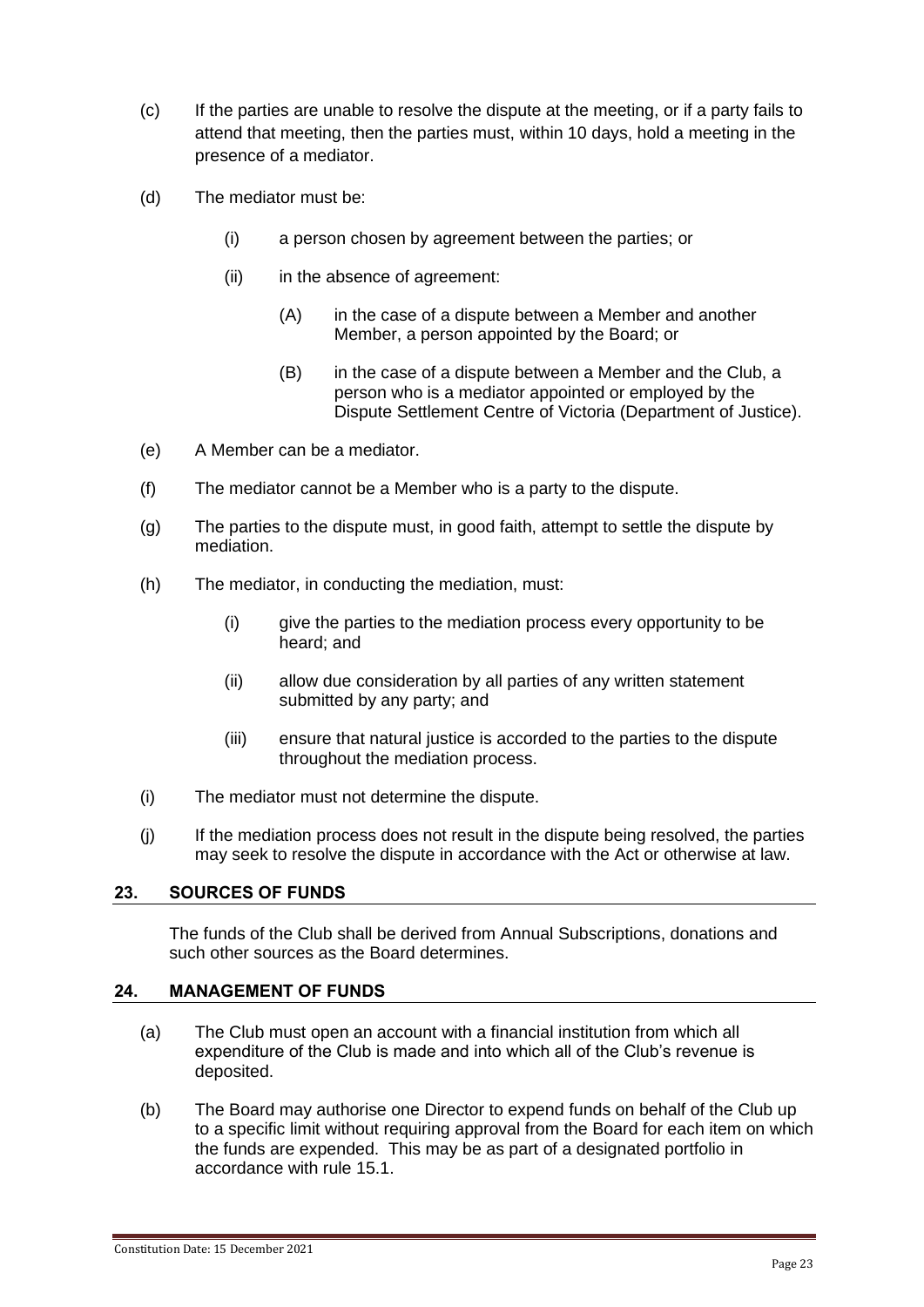- (c) All funds must be deposited into the financial account of the Club no later than 5 working days after the receipt
- (d) With the approval of the Board, one Director may maintain a cash float provided that all the money paid from or paid into the float is accurately recorded at the time of the transaction. This may be part of a designated portfolio in accordance with rule 15.1

#### <span id="page-27-0"></span>**25. APPLICATION OF INCOME**

- (a) The income and property of the Club shall be applied solely towards the promotion of the purposes of the Club as set out in this Constitution.
- (b) No portion of the income or property of the Club shall be paid or transferred, directly or indirectly by way of dividend, bonus or otherwise to any Member, but this shall not preclude payment to a Member in good faith for expenses incurred.
- (c) Payments will not be made to Members of any Board, Committees or Sub-Committees for any work undertaken in fulfilling their duties.
- (d) Not more than 2 Coaches may be remunerated.
- (e) No players may be remunerated
- (f) Notwithstanding 25(e), the Club may waive membership fees and/or the cost of Club uniforms for members.

#### <span id="page-27-1"></span>**26. SIGNING OF NEGOTIABLE INSTRUMENTS**

All cheques and other negotiable instruments shall be signed by two Directors or in such other manner approved by the Board from time to time.

#### <span id="page-27-2"></span>**27. COMMON SEAL**

- (a) The Club may have a Seal upon which its corporate name shall appear in legible characters.
- (b) The Seal shall not be used without the express authorisation of the Board. Every use of the Seal shall be recorded in the Club's minute book. Two directors must witness every use of the Seal, unless the Board determines otherwise.

#### **28. REGISTERED ADDRESS**

#### **The registered address of the Club is;**

Princes Park, 41 Sussex Road, Caulfield South, Victoria, 3162; or

- (a) The address determined from time to time by resolution of the Board; or
- (b) If the Board has not determined an address to be the registered address, the postal address of the secretary.

# <span id="page-27-3"></span>**29. ALTERATION OF CONSTITUTION**

This Constitution shall not be altered except by Special Resolution in accordance with the Act.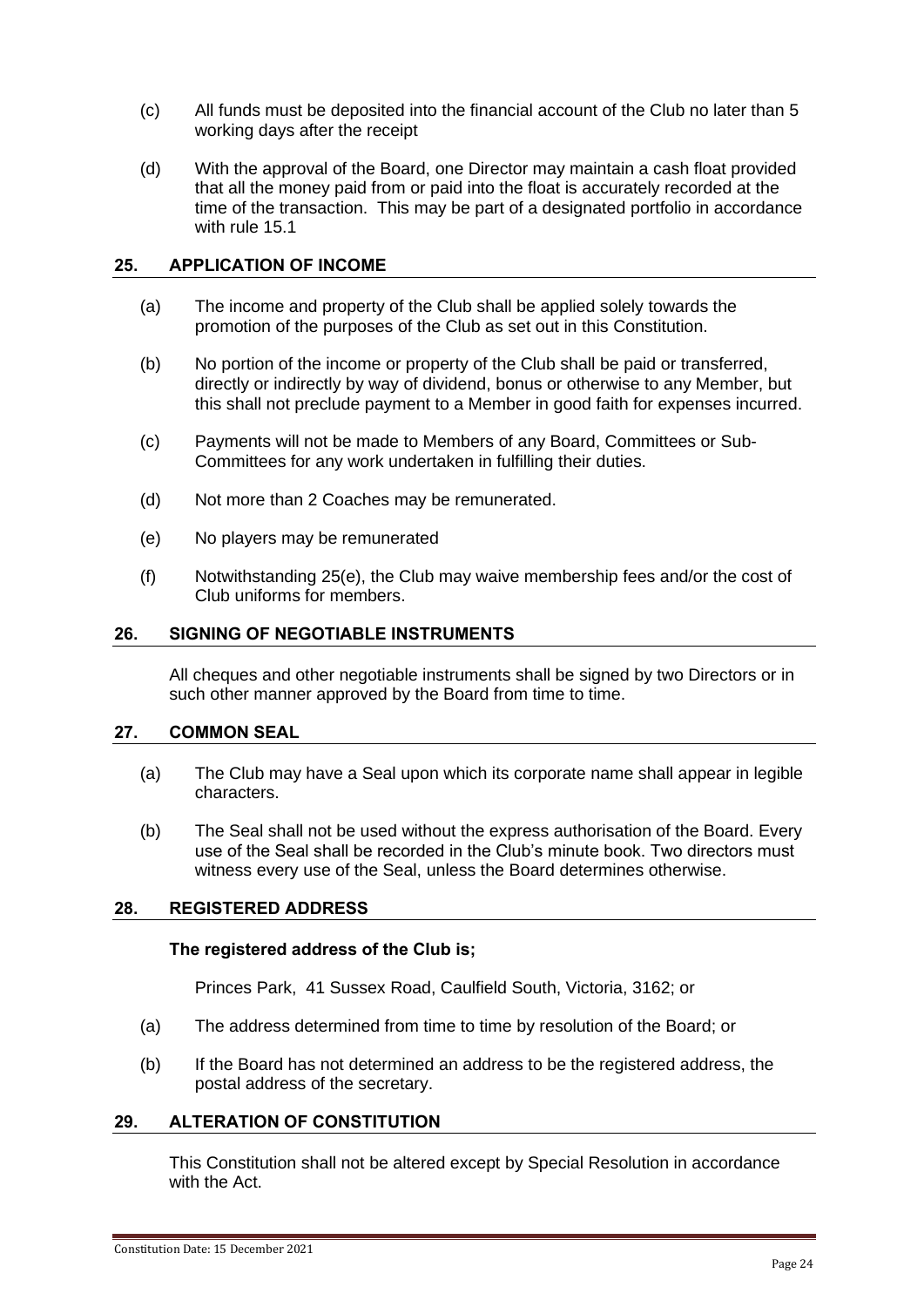#### <span id="page-28-0"></span>**30. DISSOLUTION**

- (a) In the event of the Club being wound up, the liability of the Member shall be limited to any outstanding monies due and payable to the Club, including the amount of the Annual Subscription payable in respect of the current Financial Year. No other amount shall be payable by the Member.
- (b) If upon winding up or dissolution of the Club, there remains, after satisfaction of all its debts and liabilities, any property, the same shall not be paid to or distributed amongst the Members, but shall be given or transferred to some other organisation having purposes similar to the purposes of the Club and which prohibits the distribution of its or their income and property among its or their members and which is also not carried on for the profit or gain to its members. Such body or bodies to be determined by the Members at or before the time of dissolution, and in default thereof by such judge of the Supreme Court of Victoria as may have or acquire jurisdiction in the matter.

#### **31. INDEMNITY**

- (a) Every Director and employee of the Club shall be indemnified out of the property and assets of the Club against any liability incurred by him/her in his/her capacity as Director or employee in defending any proceedings, whether civil or criminal, in which judgement is given in his or her favour or in which he or she is acquitted or in connection with any application in relation to such proceedings in which relief is granted to him or her by the Court.
- (b) The Club shall indemnify its Directors and employees against all damages and costs (including legal costs) for which any such Directors or employee may become liable to any third party in consequence of any act or omission except wilful misconduct;
	- (i) in the case of a Director, performed or made whilst acting on behalf of and with the authority, express or implied of the Club; and
	- (ii) in the case of an employee, performed or made in the course of, and within the scope of his or her employment by the Club.

# <span id="page-28-1"></span>**32. SERVICE OF NOTICES**

- (a) Notices may be given to Members by sending the notice by post or facsimile transmission or where available, by electronic mail, to the Member's address or facsimile number or electronic mail address shown in the Register.
- (b) Where a notice is sent by post, service of the notice shall be deemed to be effected at the time the letter would have been delivered in the ordinary course of post.
- (c) Where a notice is sent by facsimile transmission, service of the notice shall be deemed to be effected upon receipt of a confirmation report confirming the facsimile was sent to the correct facsimile number.
- (d) Where a notice is sent by electronic mail, service of the notice shall be deemed to be effected by properly addressing to the electronic mail address to which it was sent.